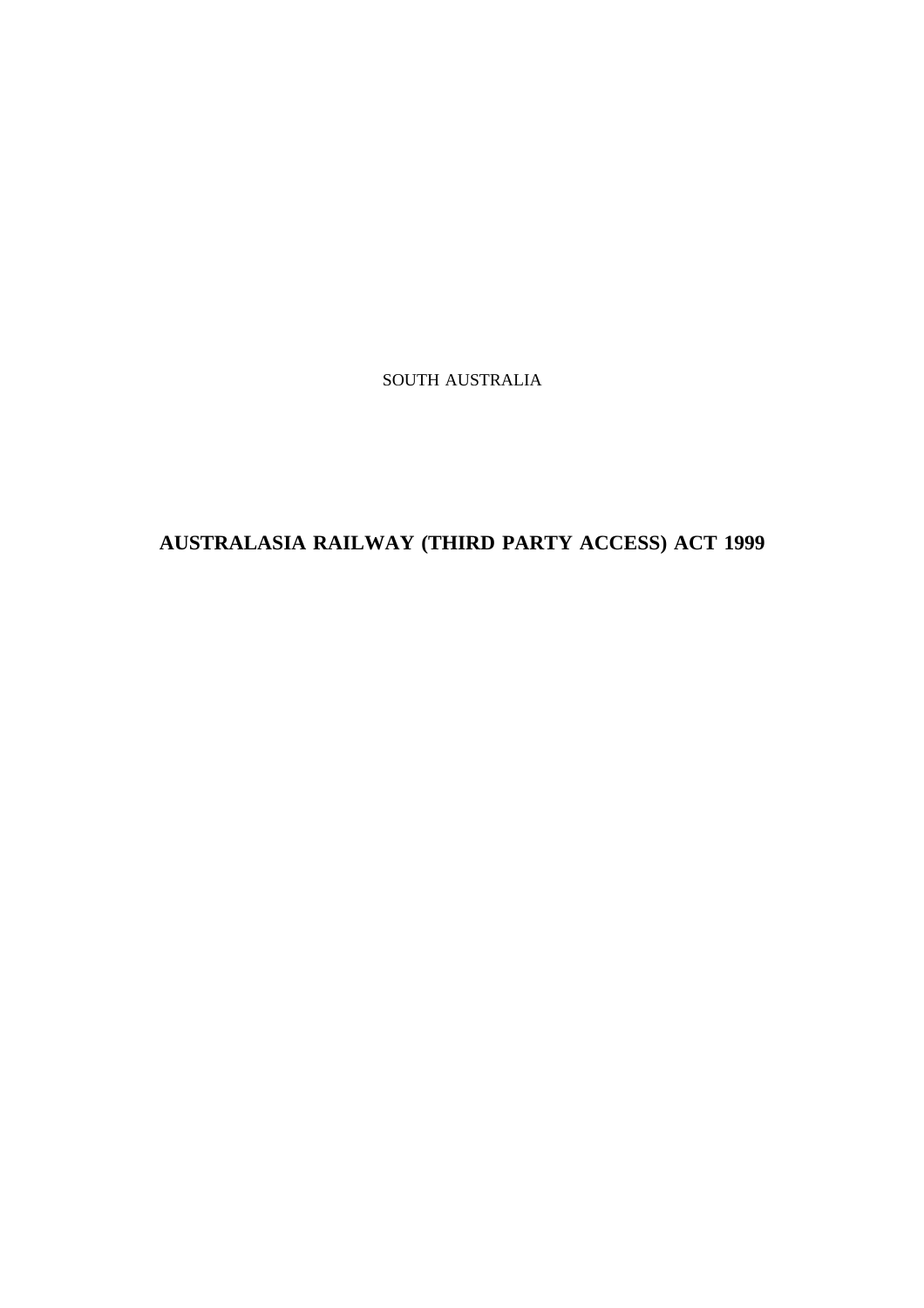## **SUMMARY OF PROVISIONS**

- 1. Short title
- 2. Commencement<br>3. Definition
- **Definition**
- 4. Application of Access Code<br>5. Crown to be bound
- 5. Crown to be bound
- 6. Non-application of Commercial Arbitration Act
- 7. Subordinate Legislation Act to apply to certain instruments under Code
- 8. Minister to cause copies of regulator's reports to be tabled in Parliament

## **SCHEDULE**

*AustralAsia Railway (Third Party Access) Code*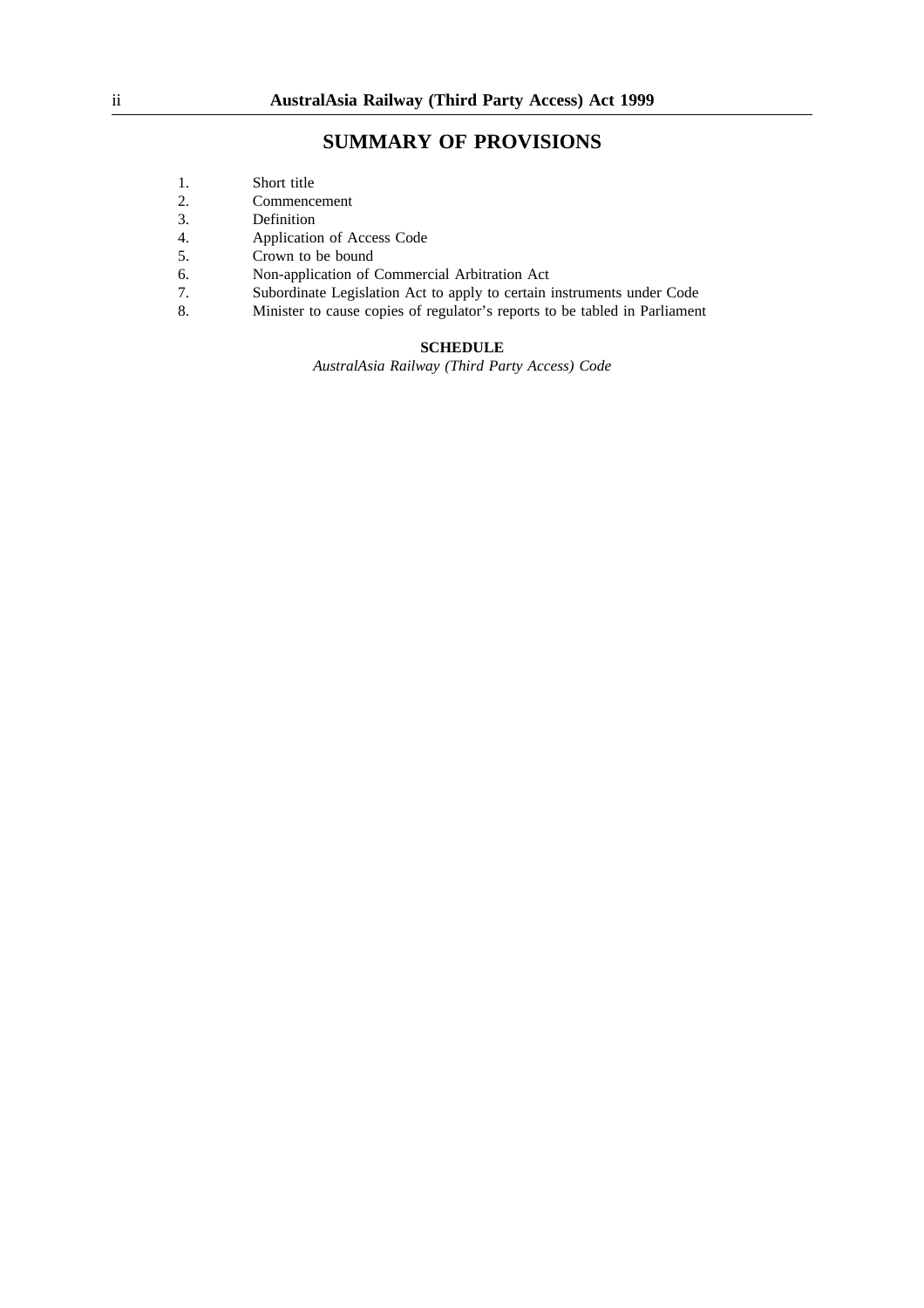# **AUSTRALASIA RAILWAY (THIRD PARTY ACCESS) ACT 1999**

being

AustralAsia Railway (Third Party Access) Act 1999 No. 46 of 1999 [Assented to 12 August  $1999$ ]<sup>1</sup>

<sup>1</sup> Came into operation 2 September 1999: *Gaz*. 2 September 1999, p. 1046.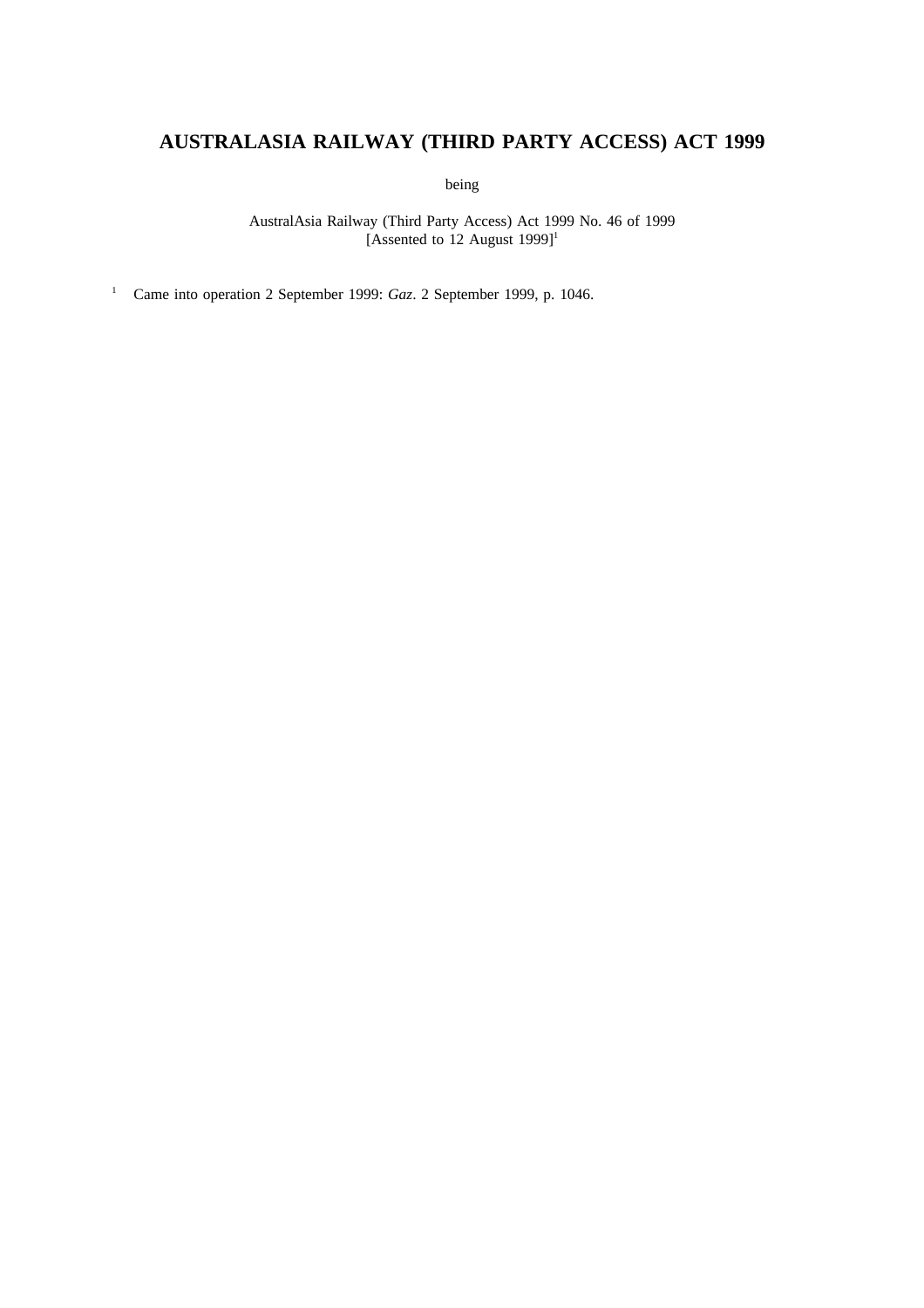**An Act to establish as a law of South Australia a Code making provision for the regulation of third party access to railway infrastructure services in relation to the AustralAsia Railway; and for other purposes.**

The Parliament of South Australia enacts as follows:

#### **Short title**

**1.** This Act may be cited as the *AustralAsia Railway (Third Party Access) Act 1999*.

#### **Commencement**

**2.** This Act will come into operation on a day to be fixed by proclamation.

## **Definition**

**3.** In this Act—

"**Access Code**" means the AustralAsia Railway (Third Party Access) Code contained in the Schedule.

## **Application of Access Code**

**4.** The Access Code applies as a law of the State.

## **Crown to be bound**

**5.** (1) This Act and the Access Code bind the Crown, not only in the right of the State but also, so far as the legislative power of the State permits, the Crown in all its other capacities.

(2) Nothing in this Act or the Access Code makes the Crown liable to be prosecuted for an offence.

## **Non-application of Commercial Arbitration Act**

**6.** The *Commercial Arbitration Act 1986* does not apply to an arbitration under the Access Code.

## **Subordinate Legislation Act to apply to certain instruments under Code**

**7.** Sections 10 and 10A of the *Subordinate Legislation Act 1978*, with the necessary modifications, apply to a notice under clause 49 of the Access Code (other than a notice prescribing a date on which clause 48 of the Access Code is to expire) in the same way as they apply to regulations made under an Act.

#### **Minister to cause copies of regulator's reports to be tabled in Parliament**

**8.** The Minister must, within 12 sitting days after receiving a report under clause 7 of the Access Code, cause a copy of the report to be laid before both Houses of Parliament.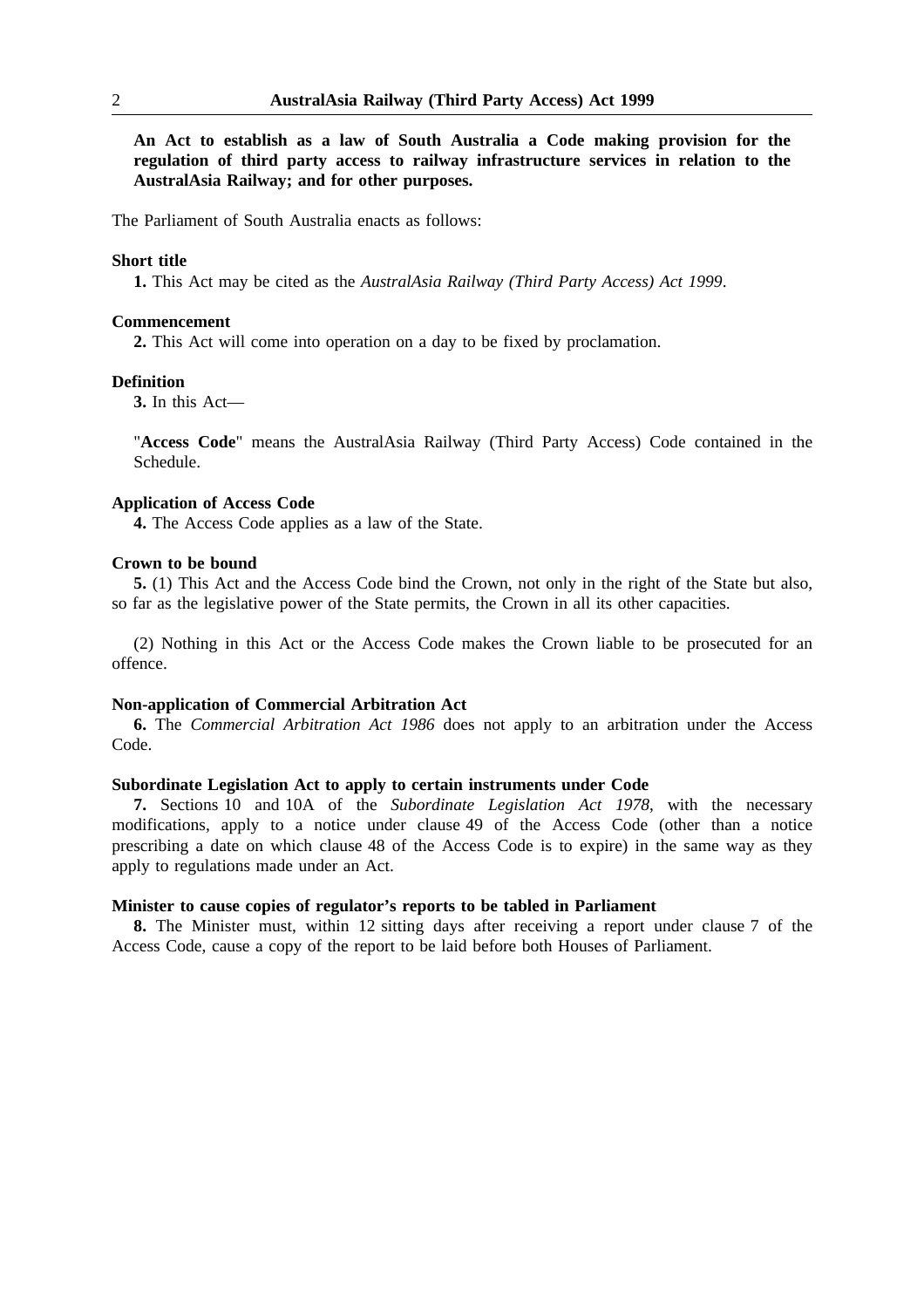## **SCHEDULE**

*AustralAsia Railway (Third Party Access) Code*

## **PART 1—PRELIMINARY**

*Division 1—General*

#### **1. Title**

This Code may be cited as the AustralAsia Railway (Third Party) Access Code.

#### **2. Application of Code**

This Code applies to so much of the railway as has been constructed between Tarcoola and Darwin to the extent prescribed from time to time.

#### **3. Interpretation**

(1) In this Code, unless the contrary intention appears—

"**access contract**" means a contract or agreement for the provision of railway infrastructure services;

"**access dispute**" means a dispute referred to in clause 13 or clause 36(2);

"**access holder**" means a person who has a right of access to railway infrastructure facilities;

"**access provider**", in relation to a railway infrastructure service, means the person who provides or is in a position to provide the railway infrastructure service;

"**access seeker**" has the meaning given by clause 10;

"**arbitrator**" means an arbitrator appointed under this Code;

"**associate**" has the meaning given by the *Corporations Law*;

"**award**" means an award made by an arbitrator under this Code;

"**freight service**" means the service of carrying goods on the railway;

"**Northern Territory Minister**" means the Minister of the Northern Territory having responsibilities for railways in the Northern Territory;

"**party**" means—

- *(a)* in relation to an arbitration of an access dispute—a party to the arbitration, as mentioned in clause 17;
- *(b)* in relation to an award—a party to the arbitration in which the arbitrator made the award;

"**passenger service**" means the service of carrying passengers on the railway;

"**prescribed**" means prescribed by the Northern Territory Minister and the South Australian Minister jointly by notice in the *Gazette*;

"**pricing principles**" means the pricing principles established by the Schedule;

"**railway**" means the railway to which this Code applies;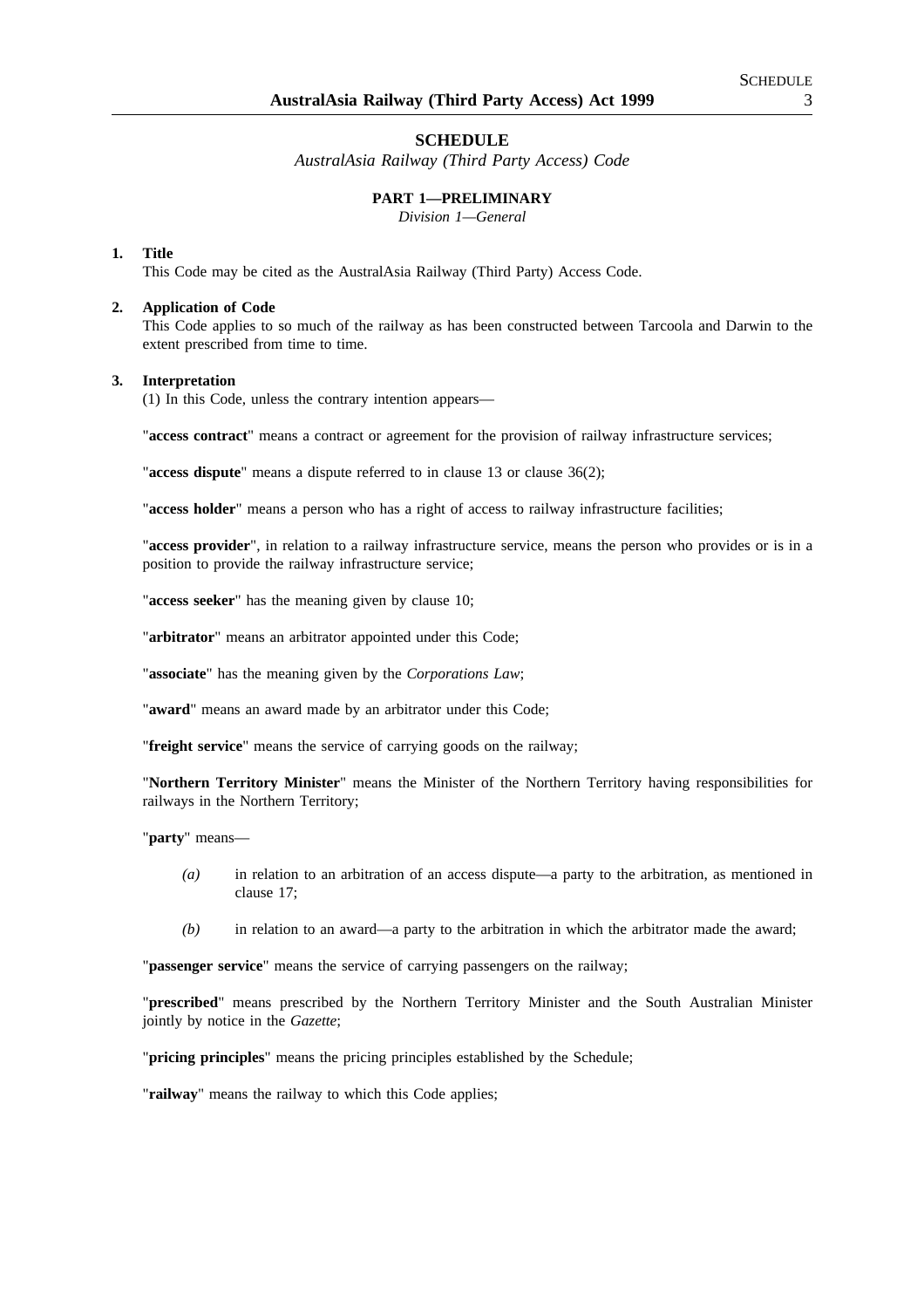"**railway infrastructure facilities**" means facilities necessary for the operation or use of the railway, including—

- *(a)* the railway track;
- *(b)* stations and platforms;
- *(c)* the signalling systems, train control systems and communications systems; and
- *(d)* such other facilities as may be prescribed,

but not including—

- *(e)* rolling stock; and
- *(f)* such other facilities as may be prescribed;

"**railway infrastructure service**" means the service of providing, or providing and operating, railway infrastructure facilities for the purpose of providing a freight service or a passenger service by means of the railway;

"**regulator**" means the authority, officer or person to which or whom the functions of the regulator under this Code are assigned under clause 5;

"**related body corporate**" has the meaning given by the *Corporations Law*;

"**response date**" means the date on which the relevant 21 day period referred to in clause 10(4) expires;

"**South Australian Minister**" means the Minister of South Australia having responsibilities for railways in South Australia;

"**Supreme Court**" means the Supreme Court of the Northern Territory or the Supreme Court of South Australia.

(2) A reference in this Code to an arbitrator includes, in a case where there are 2 or more arbitrators, a reference to the arbitrators.

#### **4. Joint ventures**

(1) If the access provider or access seeker consists of the participants in a joint venture, the participants are jointly and severally liable to the obligations under this Code.

(2) The participants in the joint venture may, from time to time, give the regulator written notice of an authorised representative (who may, but need not, be a participant in the joint venture).

(3) A notice given by or to the authorised representative is taken to have been given by or to all participants in the joint venture.

(4) If no representative is currently nominated under this clause, a notice given to any one of the participants in the joint venture is taken to have been given to all.

(5) If this Code requires or permits something to be done by the participants, the thing may be done by one or more of the participants on behalf of them all.

(6) If a provision of this Code refers to the participants doing something, the provision applies as if the provision referred to one or more of the participants doing that thing on behalf of the participants.

(7) A joint venture includes a partnership.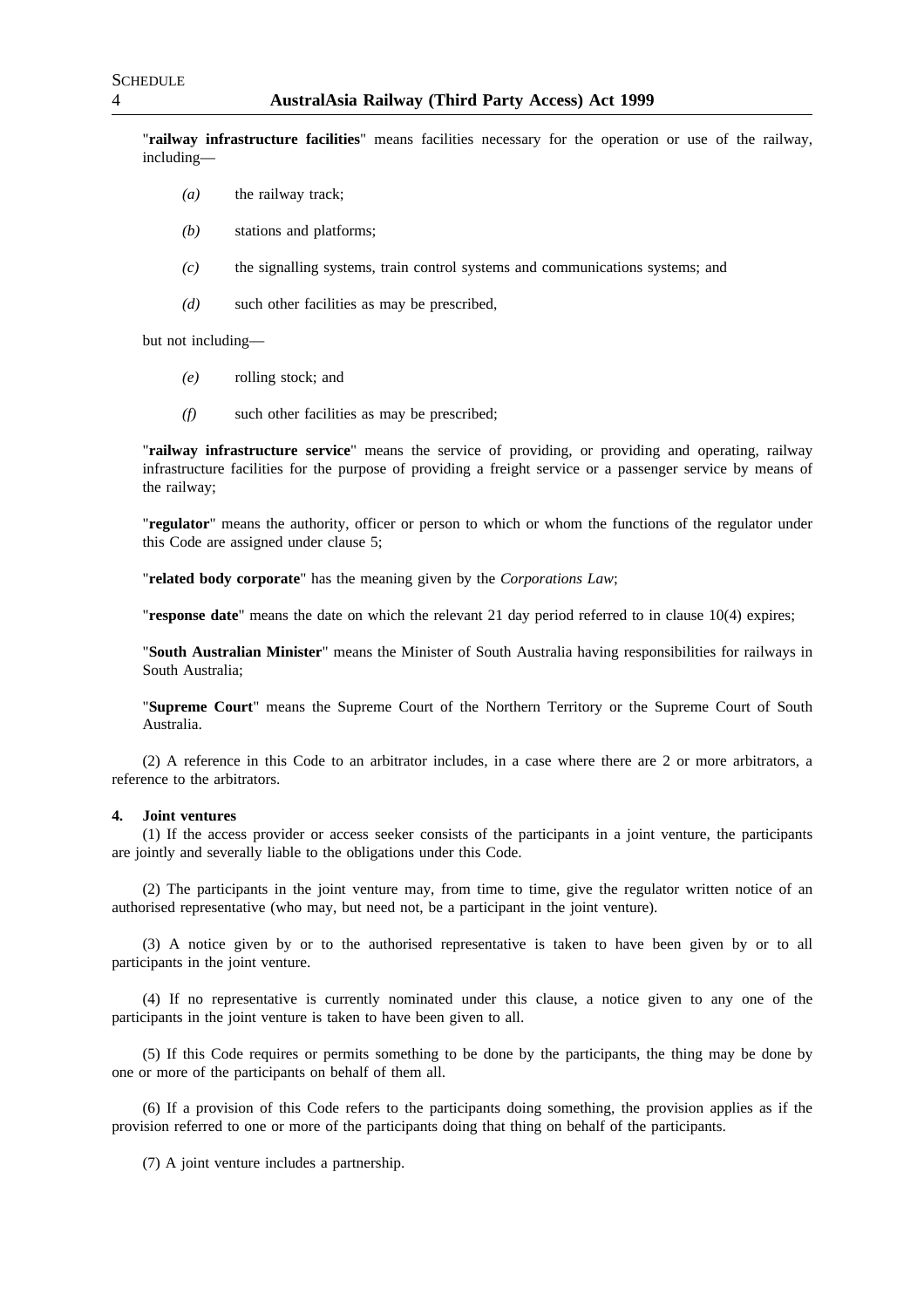*Division 2—The regulator*

#### **5. The regulator**

(1) The Northern Territory Minister and the South Australian Minister jointly may, by notice in the *Gazette*, assign the functions of the regulator under this Code to a nominated authority, officer or person.

(2) The regulator is subject to the control and direction of the Northern Territory Minister and the South Australian Minister jointly.

- (3) However, no ministerial direction can be given—
- *(a)* to suppress information or recommendations provided or made under this Code;
- *(b)* to compel the regulator to conciliate or refrain from conciliating an access dispute;
- *(c)* to compel the regulator to refer or refrain from referring an access dispute to arbitration;
- *(d)* to compel the regulator to appoint or refrain from appointing a particular person as an arbitrator under this Code;
- *(e)* to compel the regulator to authorise an access proposal, or to refrain from authorising an access proposal, under clause 35(5)*(b)*; or
- *(f)* to compel the regulator to vary or revoke an award, or to refrain from varying or revoking an award, under clause 36(1).

#### **6. Powers and functions of regulator**

(1) The functions of the regulator are—

- *(a)* to monitor and enforce compliance with this Code; and
- *(b)* such other functions as are imposed on the regulator by this Code.

(2) The regulator has such powers as are necessary to enable him or her to carry out the functions of the regulator.

#### **7. Regulator to report to Ministers**

The regulator must, on or before 30 September in every year, forward to the Northern Territory Minister and the South Australian Minister a report of the work carried out by the regulator under this Code for the financial year ending on the preceding 30 June.

#### **8. Regulator may delegate**

(1) The regulator may, in writing, delegate to a person in a jurisdiction to which this Code applies or elsewhere, any of the regulator's powers and functions under this Code, other than this power of delegation or the power to act as a conciliator or to appoint an arbitrator under this Code.

(2) A power or function delegated under this clause, when exercised or performed by the delegate, is to be taken to have been exercised or performed by the regulator.

(3) A delegation under this clause does not prevent the exercise of a power or the performance of a function by the regulator.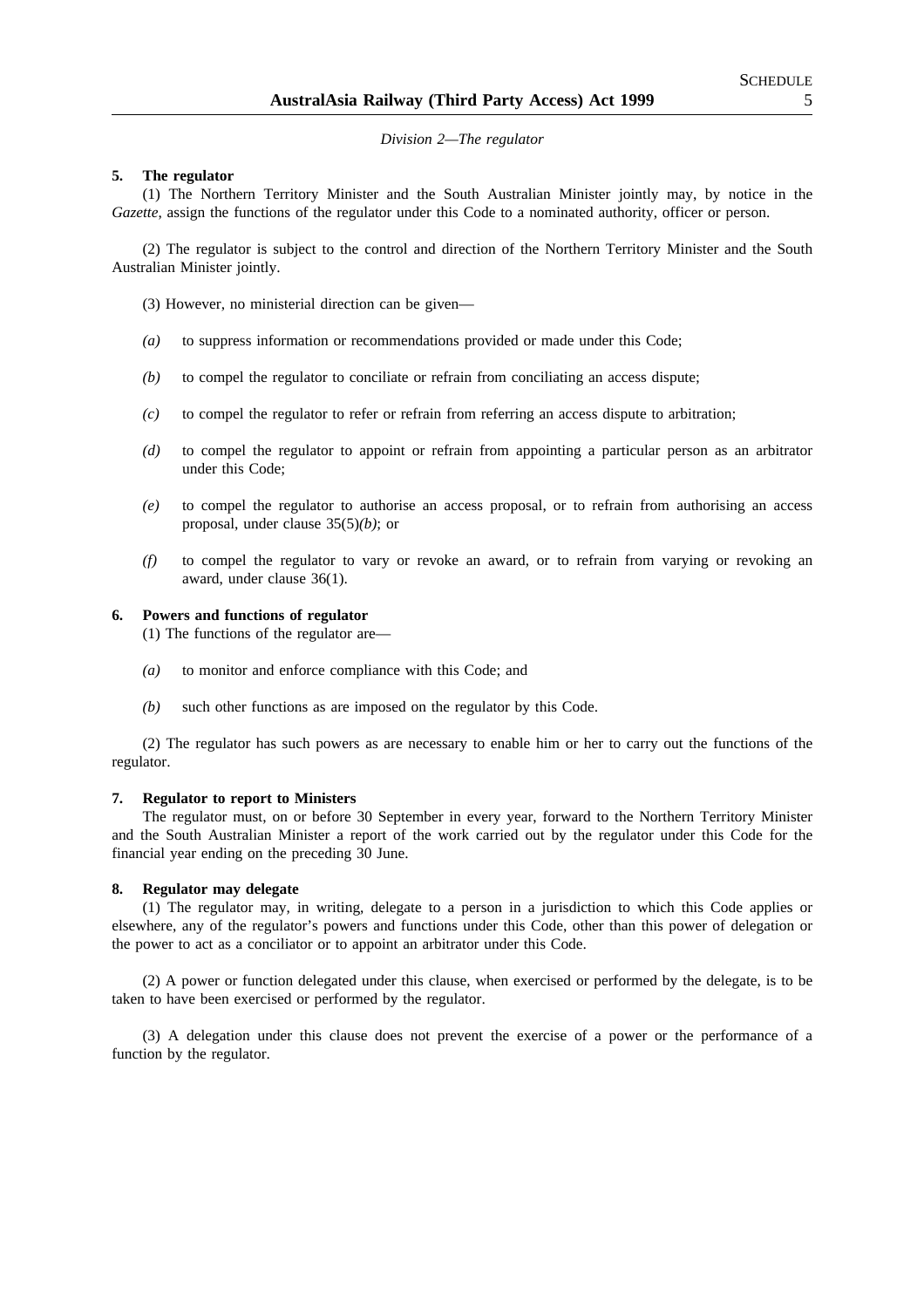## **PART 2—ACCESS TO RAILWAY INFRASTRUCTURE SERVICES**

*Division 1—Negotiation of access*

#### **9. Obligation of access provider to provide information about access**

(1) The access provider must, on application of any person, provide the person with information reasonably requested by the person about—

- *(a)* the extent to which the access provider's railway infrastructure facilities are currently being used;
- *(b)* technical details and requirements of the access provider, such as axle load data, clearance and running speeds; and
- *(c)* whether the access provider would be prepared to provide a railway infrastructure service of a specified description.

(2) The access provider may make a reasonable charge (to be determined on a basis decided or approved by the regulator) for providing information under this clause.

#### **10. Access proposal**

(1) A person (the "**access seeker**") who wants access to a railway infrastructure service, or who wants to vary an access contract in a significant way or to a significant extent, may put a written proposal (the "**access proposal**") to the access provider setting out—

- *(a)* the nature and extent of the required access or variation; and
- *(b)* terms and conditions for the provision of access, or for making the variation, that the access seeker considers reasonable and commercially realistic and to which the access seeker is prepared to agree.

(2) If the implementation of an access proposal would require an addition or extension to railway infrastructure facilities, the access proposal may include a proposal for the addition or extension to the infrastructure facilities.

*Note: Clause 20 prevents the making of an award requiring the access provider to bear any of the capital cost of an addition or extension to infrastructure, unless he or she agrees.*

(3) The access provider may, within 21 days after receiving an access proposal, request further information from the access seeker as the access provider may reasonably require to enable the access provider to consider the access proposal.

(4) The access provider must, within 21 days after receiving an access proposal or if, within that period, the access provider has requested further information under subclause (3), within 21 days after receiving the information—

- *(a)* give written notice of the proposal to—
	- (i) the regulator; and
	- (ii) any access holder whose rights under an existing access contract or award would be affected by implementation of the proposal; and
- *(b)* provide to the access seeker the name and contact details of any access holder whose rights under an existing access contract or award would be affected by implementation of the proposal.

(5) It is sufficient compliance with subclause  $(4)(a)(ii)$  if a notice indicating that the access provider has received the access proposal, and the name of the access seeker, is published in a newspaper circulating in the Northern Territory and South Australia.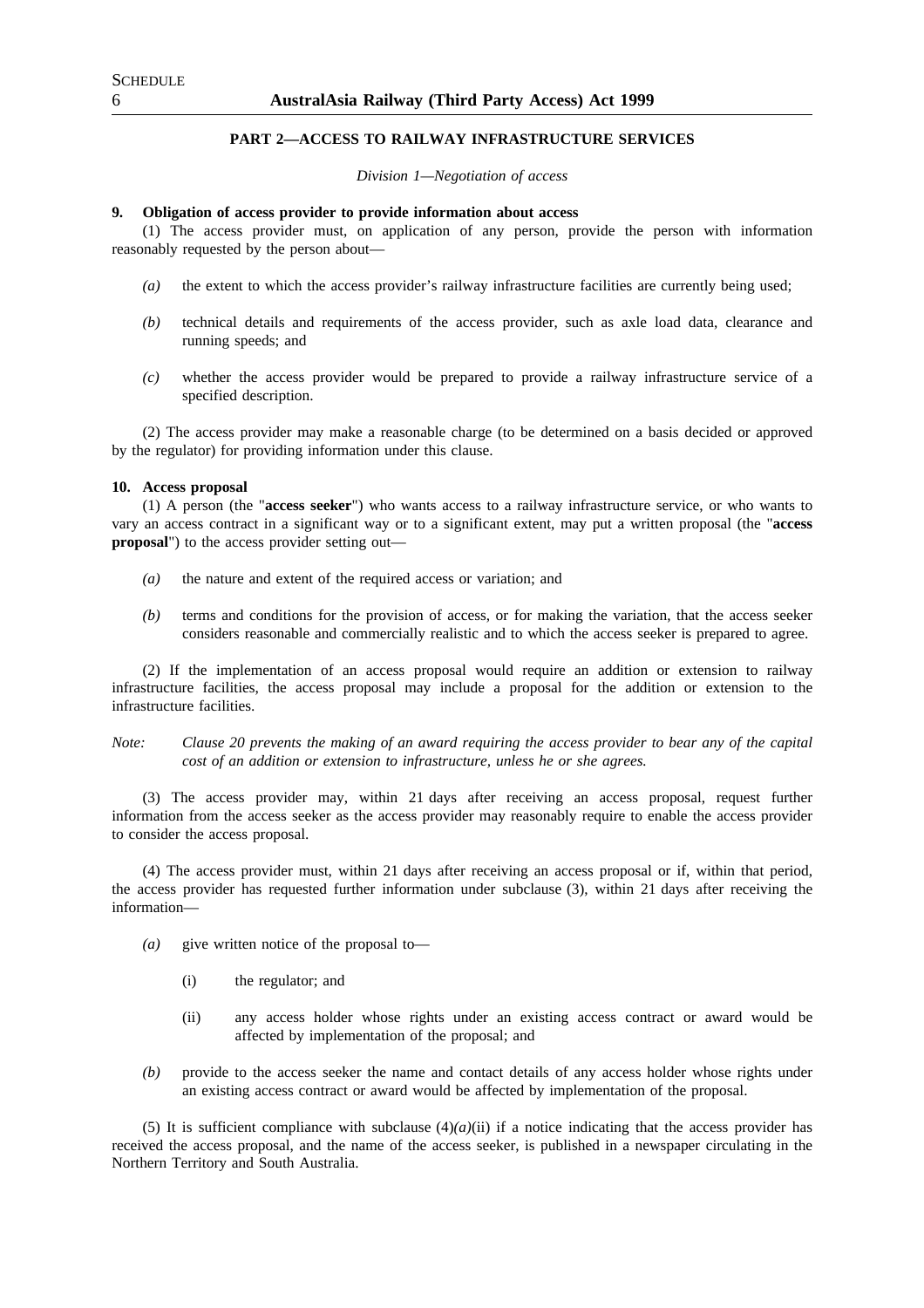- (6) The respondents to the proposal are—
- *(a)* the access provider; and
- *(b)* any access holder whose rights under an existing access contract or award would be affected by implementation of the proposal.

## **11. Duty to negotiate in good faith**

(1) The access provider and access seeker must, as soon as practicable after the response date, endeavour to accommodate each others' reasonable requirements and must negotiate in good faith with a view to reaching agreement on whether the access seeker's requirements as set out in the access proposal (or some agreed modification of the requirements) could reasonably be met, and, if so, the terms and conditions for the provision of access for the access seeker.

(2) The other respondents (if any) whose rights (or prospective rights) would be affected by implementation of the access proposal must also negotiate in good faith with the access seeker with a view to reaching agreement on the provision of access to the access seeker and any consequent variation of their rights (or prospective rights) of access.

## **12. Limitation on access provider's right to contract to provide access**

(1) The access provider must not enter into an access contract unless—

- *(a)* there is no other respondent to the access proposal;
- *(b)* all the other respondents to the proposal agree; or
- *(c)* any access dispute in relation to the access proposal is resolved by conciliation in accordance with Division 3 or by arbitration in accordance with Division 4.
- (2) A contract entered into in contravention of this clause is void.

*Division 2—Access disputes and requests for arbitration*

## **13. Access disputes**

An access dispute exists if—

- *(a)* a respondent to an access proposal, within 30 days after the response date or such other time as may be prescribed, refuses or fails to enter into good faith negotiations with the access seeker;
- *(b)* the access seeker, after making reasonable attempts to reach agreement with the respondents, fails to obtain an agreement on the access proposal or an agreed modification of the proposal within 180 days after the response date; or
- *(c)* all parties agree that there is no reasonable prospect of reaching agreement.

#### **14. Request for reference of dispute to arbitration**

(1) An access seeker may, by written notice given to the regulator, request the regulator to refer an access dispute to arbitration.

(2) A copy of a notice under this clause must be given to all respondents to the access proposal.

*Division 3—Conciliation and reference to arbitration*

#### **15. Conciliation and reference to arbitration**

(1) On receipt of a request to refer an access dispute to arbitration, the regulator must (subject to this clause)—

*(a)* if the parties to the dispute agree—attempt to settle the dispute by conciliation; or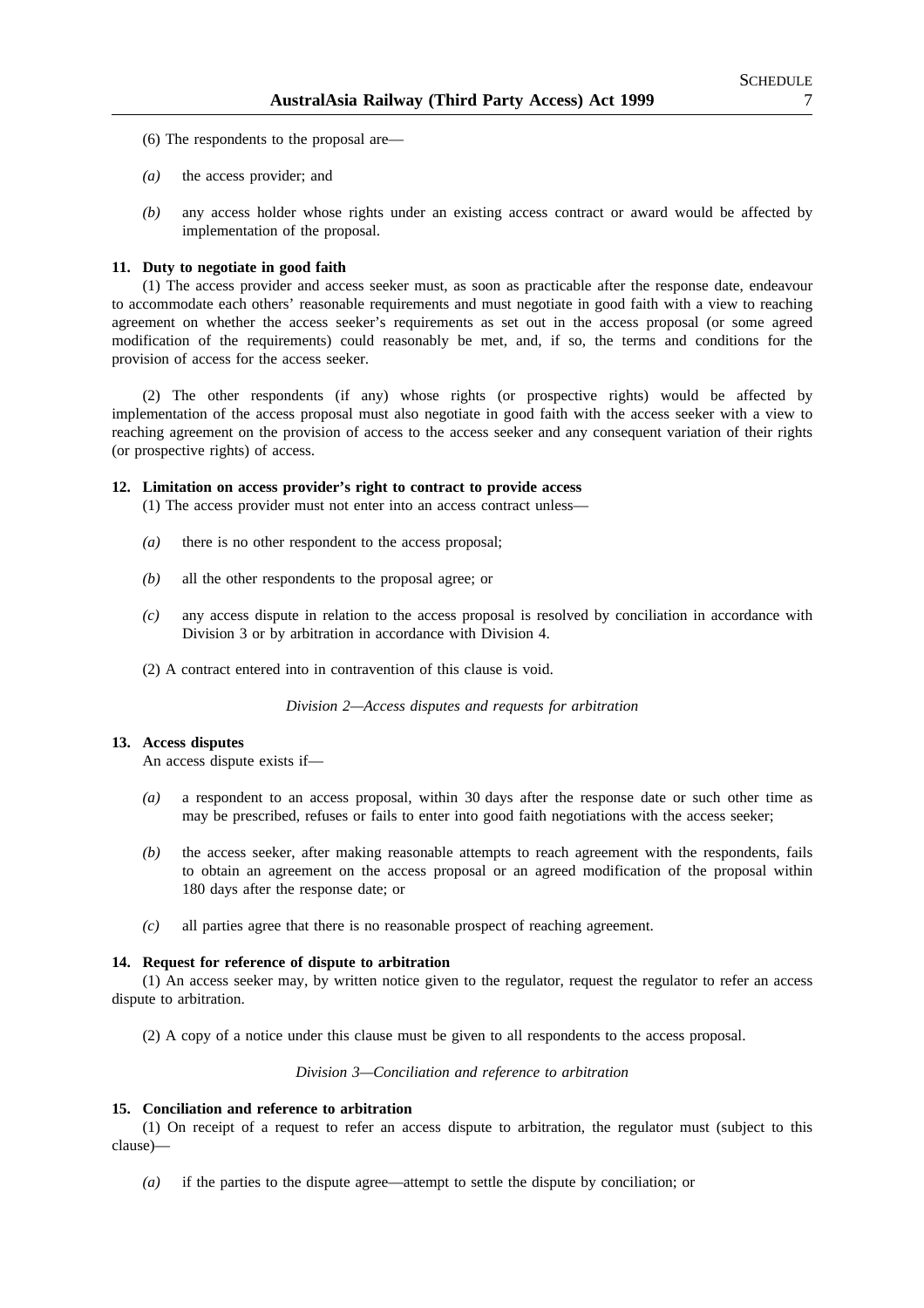*(b)* if the parties do not agree or they agree but after making a reasonable attempt to do so the regulator fails to settle the dispute by conciliation—appoint an arbitrator or arbitrators and refer the dispute to them.

(2) The regulator is not obliged to attempt to settle the dispute by conciliation or refer the dispute to arbitration if, in the regulator's opinion—

- *(a)* the subject matter of the dispute is trivial, misconceived or lacking in substance;
- *(b)* the access seeker has not provided information reasonably requested by the access provider under clause 10(3);
- *(c)* the access seeker has not negotiated in good faith; or
- *(d)* the regulator is satisfied, on the application of a party to the dispute, that there are good reasons why the dispute should not be referred to arbitration.
- (3) A dispute cannot be referred to arbitration if—
- *(a)* the dispute involves only one access seeker and, before the appointment of the arbitrator, the access seeker notifies the regulator that the access seeker does not want to proceed with the arbitration; or
- *(b)* the dispute involves 2 or more access seekers and, before the appointment of the arbitrator, all access seekers notify the regulator that they do not want to proceed with the arbitration.

#### **16. Arbitrator to be qualified**

(1) The regulator must keep a list of persons who are suitably qualified to be appointed as arbitrators but may appoint as an arbitrator a person who is not included in the list if the occasion requires.

- (2) An arbitrator must be a person who—
- *(a)* is independent of the parties to the dispute;
- *(b)* is not subject to the control or direction of the Government of either the Northern Territory or South Australia in any capacity;
- *(c)* is properly qualified to act in the resolution of the dispute; and
- *(d)* has no direct or indirect interest in the outcome of the dispute.

(3) Before appointing an arbitrator, the regulator must consult with each of the parties to the dispute and must attempt (but is not bound) to make an appointment that is acceptable to all parties.

#### *Division 4—Arbitration of access disputes*

## **17. Parties to arbitration**

The parties to the arbitration of an access dispute are—

- *(a)* the access seeker;
- *(b)* the access provider;
- *(c)* any other respondent to the access proposal; and
- *(d)* any other person who applies in writing to be made a party and is accepted by the arbitrator as having a sufficient interest.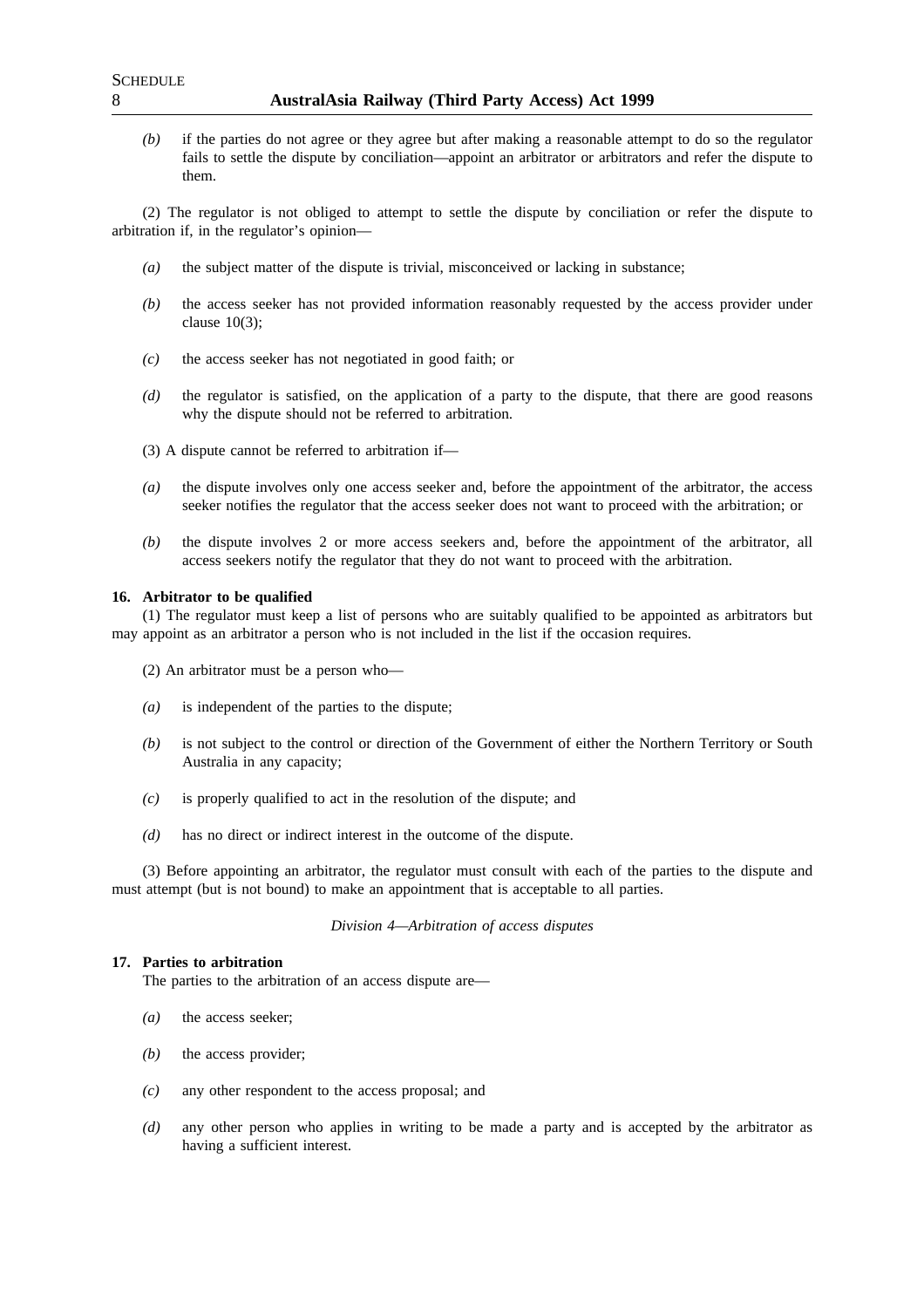#### **18. Manner in which decisions made**

Where 2 or more arbitrators are appointed to arbitrate an access dispute—

- *(a)* the regulator must appoint one of the arbitrators to preside;
- *(b)* any decision to be made in the proceedings may be made by a majority; and
- *(c)* if the arbitrators are equally divided in opinion, the decision of the presiding arbitrator prevails.

#### **19. Award by arbitrator**

(1) Unless the arbitrator terminates the arbitration under clause 22, the arbitrator must make a written award on access to the railway infrastructure service by the access seeker.

(2) The award may deal with any matter relating to access to the service by the access seeker, including matters that were not the basis for notification of the dispute. By way of example, the award may—

- *(a)* require the access provider to provide access to the service by the access seeker;
- *(b)* require the access seeker to accept, and pay for, access to the service;
- *(c)* specify the terms and conditions of the access seeker's access to the service;
- *(d)* subject to clause 20(1), require the access provider to extend the railway infrastructure facilities;
- *(e)* subject to clause 20(2), specify the extent to which the award overrides an earlier award or access contract.

(3) The award does not have to require the access provider to provide access to the service by the access seeker.

(4) Before making an award, the arbitrator must give a draft award to the parties to the arbitration and may take into account representations that any of them may make on the proposed award.

(5) When the arbitrator makes an award, the arbitrator must give the parties to the arbitration and the regulator the arbitrator's reasons for making the award.

#### **20. Restrictions on access awards**

(1) The arbitrator cannot—

- *(a)* make an award that would—
	- (i) delay the construction of the railway or any part of the railway;
	- (ii) add to the cost of construction of the railway; or
	- (iii) have the effect of requiring the access provider to bear any of the capital cost of any addition or extension to the railway infrastructure facilities,

unless the access provider agrees; or

*(b)* make an award granting access to railway infrastructure facilities where the right of access cannot be satisfied because of a right of access already granted to, and used by, an access holder.

(2) The arbitrator cannot make an award that would prejudice the rights of an existing access holder under an earlier access contract or award unless—

*(a)* the access holder agrees; or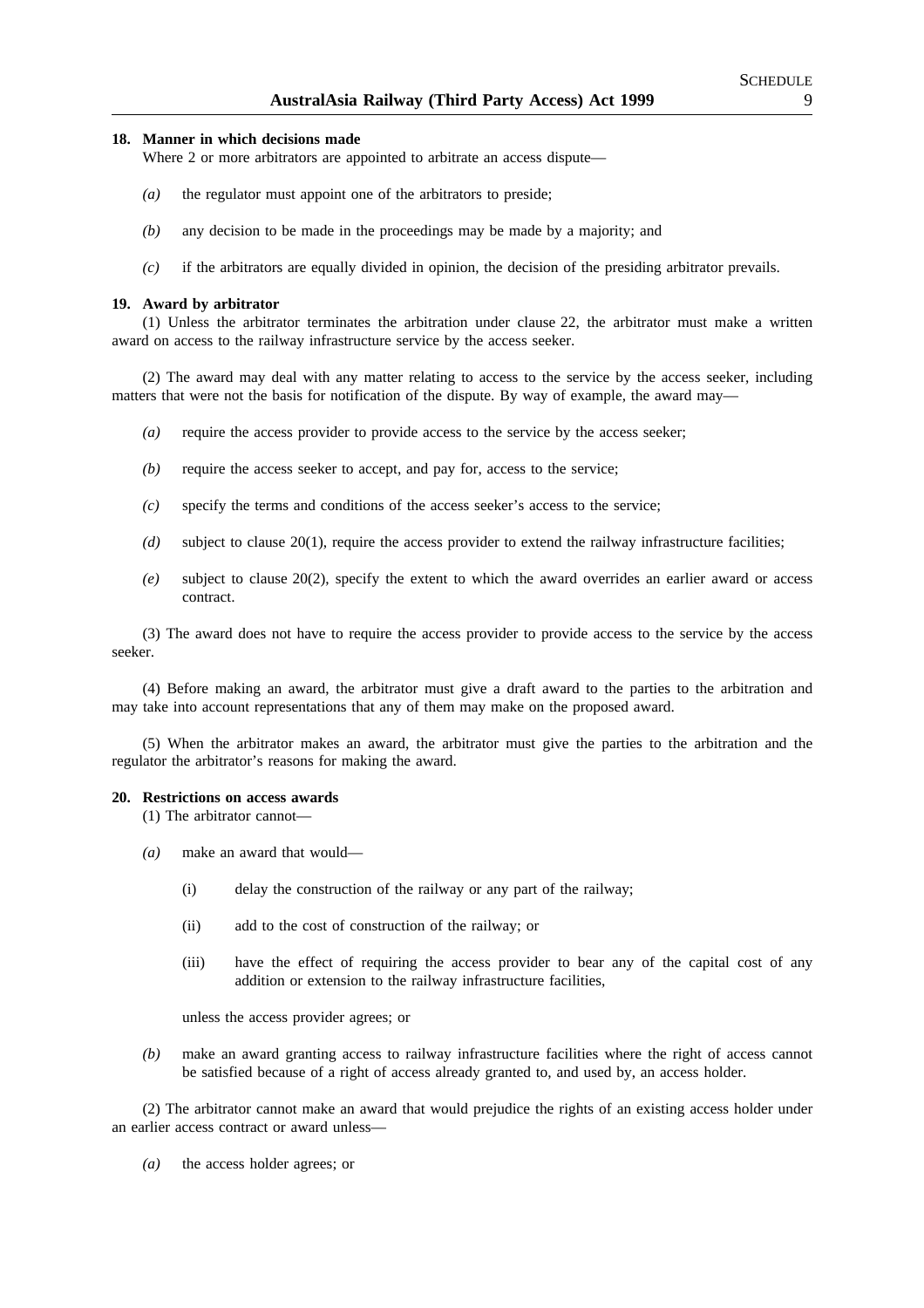- *(b)* the arbitrator is satisfied that—
	- (i) the access holder's entitlement to access exceeds the entitlement that the access holder actually needs and there is no reasonable likelihood that the access holder will need to use the excess entitlement; and
	- (ii) the access seeker's requirements cannot be satisfactorily met except by transferring the excess entitlement (or some of it) to the access seeker and the access holder is or will be compensated for any loss suffered as a result of the transfer of the excess entitlement (or relevant part) to the access seeker.

#### **21. Matters arbitrator must take into account**

(1) The arbitrator must take the following matters into account in making an award:

- *(a)* the legitimate business interests of the access provider, and the access provider's investment in the railway generally;
- *(b)* the high initial capital cost of the railway infrastructure facilities (including the cost of the rail corridor), the high degree of economic risk of the project, and the need for a fair return on the access provider's investment having regard to those costs and that risk;
- *(c)* the cost to the access provider of providing access, including any costs of extending the railway infrastructure facilities, but not costs associated with losses arising from increased competition in upstream or downstream markets;
- *(d)* the public interest, including the public interest in having competition in markets;
- *(e)* the interests of all access holders and other persons who have rights to use the railway infrastructure facilities, including all firm and binding contractual obligations;
- *(f)* the pricing principles;
- *(g)* the economic value to the access provider of extensions to the railway infrastructure facilities, the cost of which is borne by someone else, and any additional investment that the access seeker or access provider has agreed to undertake;
- *(h)* the operational and technical requirements necessary for the safe and reliable operation of the railway infrastructure facilities;
- *(i)* the economically efficient operation of the railway infrastructure facilities.

(2) The arbitrator may take into account any other matters, not inconsistent with the matters referred to in subclause (1), that the arbitrator thinks are relevant.

#### **22. Arbitrator may terminate arbitration in certain cases**

(1) The arbitrator may at any time terminate an arbitration (without making an award) if the arbitrator thinks that—

- *(a)* the subject matter of the dispute is trivial, misconceived or lacking in substance;
- *(b)* the person seeking arbitration of the dispute has not negotiated in good faith; or
- *(c)* the arbitrator is satisfied, on an application of a party to the dispute, that there are good reasons why the arbitration should be terminated.

(2) The arbitrator may also, at any time, terminate an arbitration (without making an award), with the consent of the parties to the arbitration.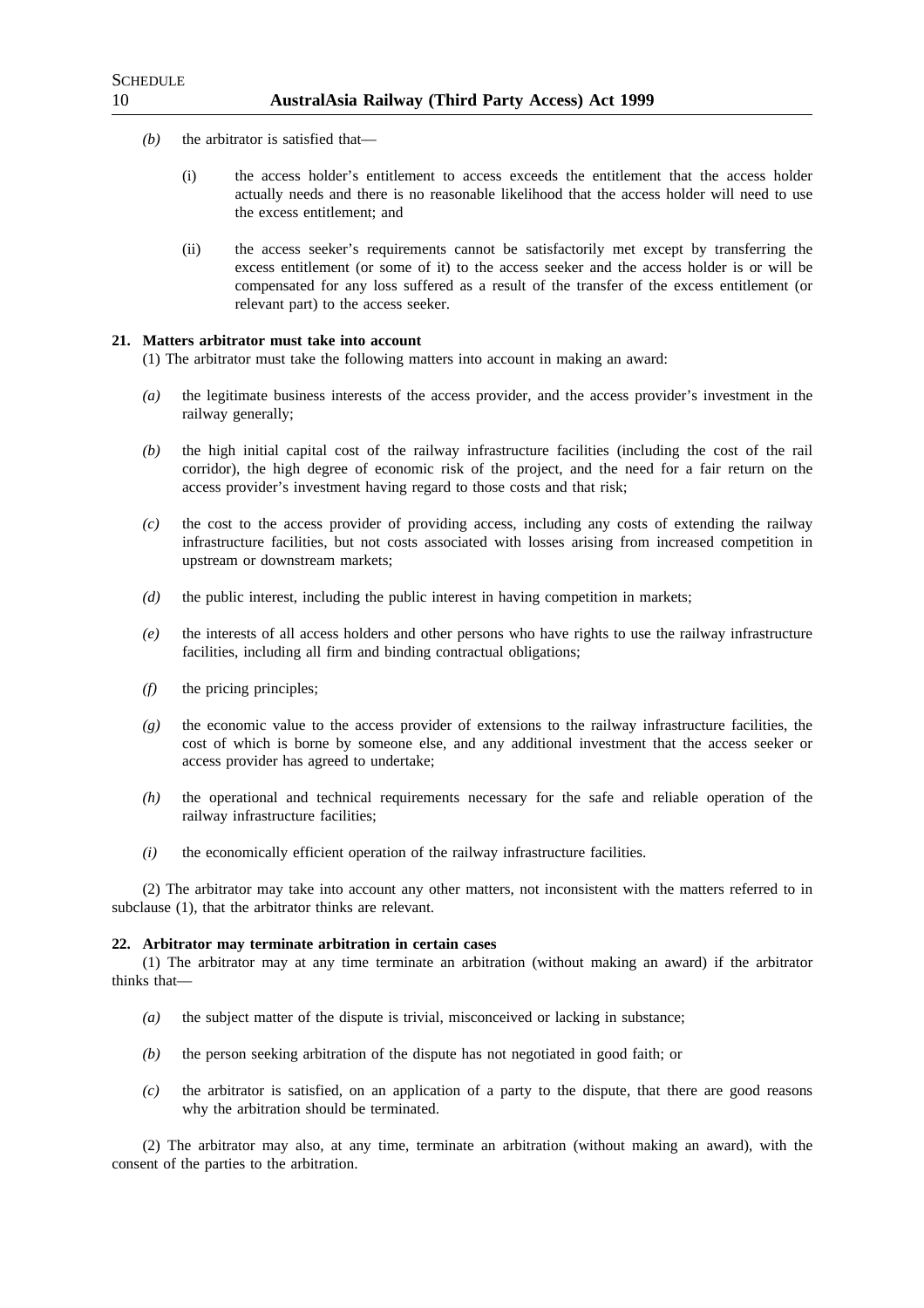(3) If the arbitrator terminates an arbitration under subclause (1) without making an award, the arbitrator must give the parties to the arbitration and the regulator the arbitrator's reasons for terminating the arbitration.

## *Division 5—Pricing principles*

#### **23. For access relating to passenger and freight services**

(1) On an arbitration under this Code, the price that may be charged by the access provider for access to railway infrastructure facilities to enable an access seeker to deliver to its customers a freight service is to be determined by applying the principles and methods of calculation set out in Division 1 in the Schedule to this Code.

(2) On an arbitration under this Code, the price that may be charged by the access provider for access to railway infrastructure facilities to enable an access seeker to deliver to its customers a passenger service is to be determined by applying the principles and methods of calculation set out in Division 2 in the Schedule to this Code.

#### **24. Access provider may agree different price**

The pricing principles do not prevent an access provider from entering into an access contract on terms that do not reflect the pricing principles.

#### *Division 6—Procedure in arbitration*

#### **25. Hearing to be in private**

(1) Subject to subclause (2), an arbitration hearing for an access dispute is to be in private.

(2) If the parties agree, an arbitration hearing or part of an arbitration hearing may be conducted in public.

(3) The arbitrator in a hearing that is conducted in private may give written directions as to the persons who may be present.

(4) In giving directions under subclause (3), the arbitrator must have regard to the wishes of the parties and the need for commercial confidentiality.

#### **26. Right to representation**

In an arbitration hearing, a party may appear in person or be represented by someone else.

#### **27. Procedure of arbitrator**

(1) In an arbitration hearing about an access dispute, the arbitrator—

- *(a)* is not bound by technicalities, legal forms or rules of evidence;
- *(b)* must act as speedily as a proper consideration of the dispute allows, having regard to the need to carefully and quickly inquire into and investigate the dispute and all matters affecting the merits, and fair settlement, of the dispute; and
- *(c)* may inform himself or herself of any matter relevant to the dispute in any way the arbitrator thinks appropriate.

(2) The arbitrator may determine the periods that are reasonably necessary for the fair and adequate presentation of the respective cases of the parties to an access dispute and may require that the cases be presented within those periods.

(3) The arbitrator may require evidence or argument to be presented in writing and may decide the matters on which the arbitrator will hear oral evidence or argument.

(4) The arbitrator may determine that an arbitration hearing is to be conducted by—

*(a)* telephone;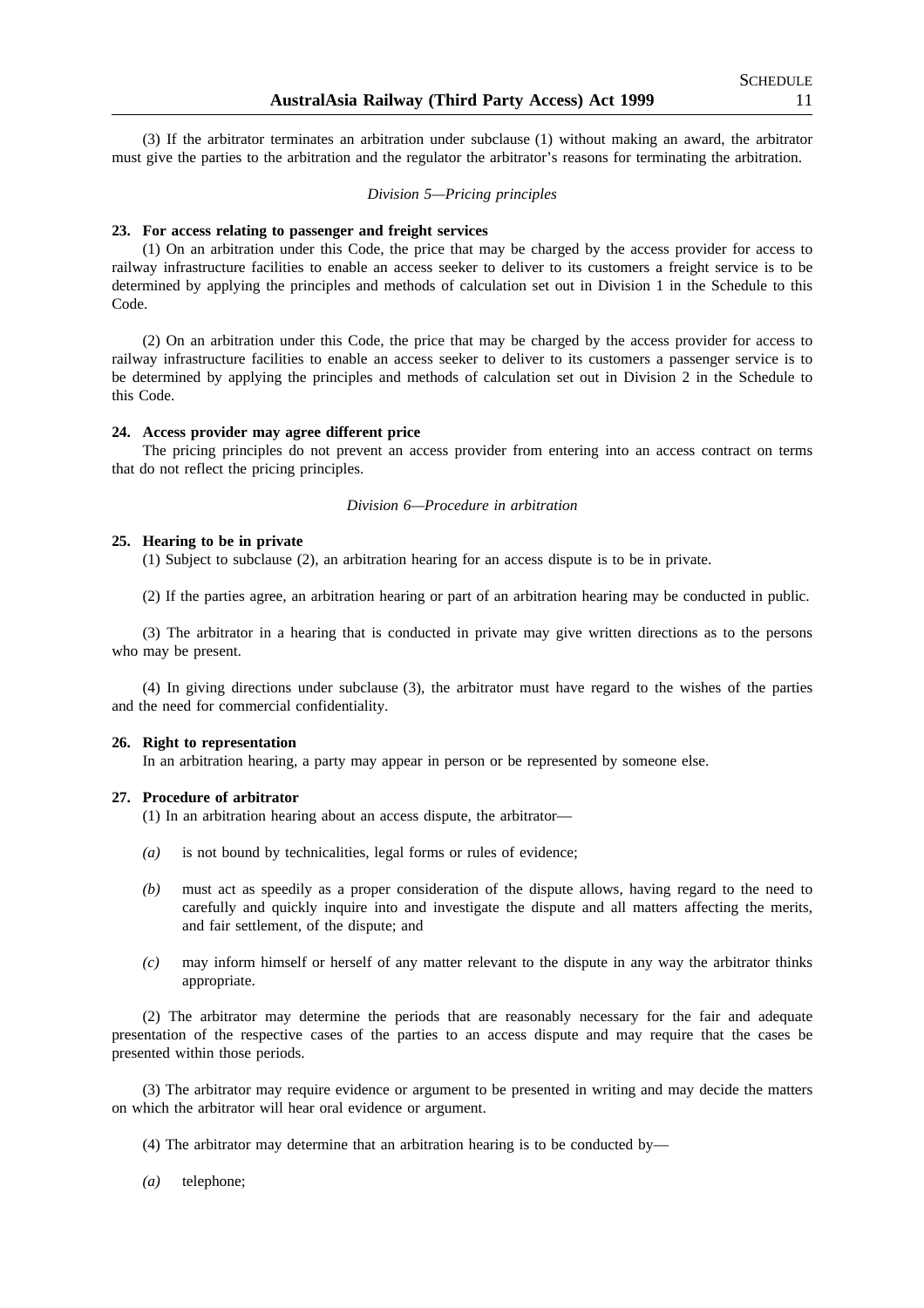- *(b)* closed circuit television; or
- *(c)* any other means of communication.

#### **28. Particular powers of arbitrator**

(1) The arbitrator may do any of the following things for the purpose of arbitrating an access dispute:

- *(a)* give a direction in the course of, or for the purposes of, an arbitration hearing;
- *(b)* hear and determine the arbitration in the absence of a person who has been summoned or served with a notice to appear;
- *(c)* sit at any place;
- *(d)* adjourn to any time and place;
- *(e)* refer any matter to an expert and accept the expert's report as evidence;
- *(f)* generally give all such directions, and do all such things, as are necessary or expedient for the speedy hearing and determination of the access dispute.

(2) A person must not do an act or thing in relation to the arbitration of an access dispute that would be a contempt of court if the arbitrator were a court of record.

Penalty: \$50 000.

(3) Subclause (1) has effect subject to any other provision of this Code or as prescribed.

(4) The arbitrator may give an oral or written order to a person not to divulge or communicate to anyone else specified information that was given to the person in the course of an arbitration, unless the person has the arbitrator's permission.

(5) A person who contravenes an order under subclause (4) is guilty of an offence.

Penalty: \$50 000.

#### **29. Power to take evidence on oath or affirmation**

(1) The arbitrator may take evidence on oath or affirmation and for that purpose may administer an oath or affirmation.

(2) The arbitrator may summon a person to appear before the arbitrator to give evidence and to produce such documents (if any) as are referred to in the summons.

(3) The powers in this clause may be exercised only for the purposes of arbitrating an access dispute.

#### **30. Failing to attend as witness**

A person who is served, as prescribed, with a summons to appear as a witness before the arbitrator must not, without reasonable excuse, fail to—

- *(a)* attend as required by the summons; or
- *(b)* appear and report himself or herself from day to day unless excused or released from further attendance by the arbitrator.

Penalty: \$50 000.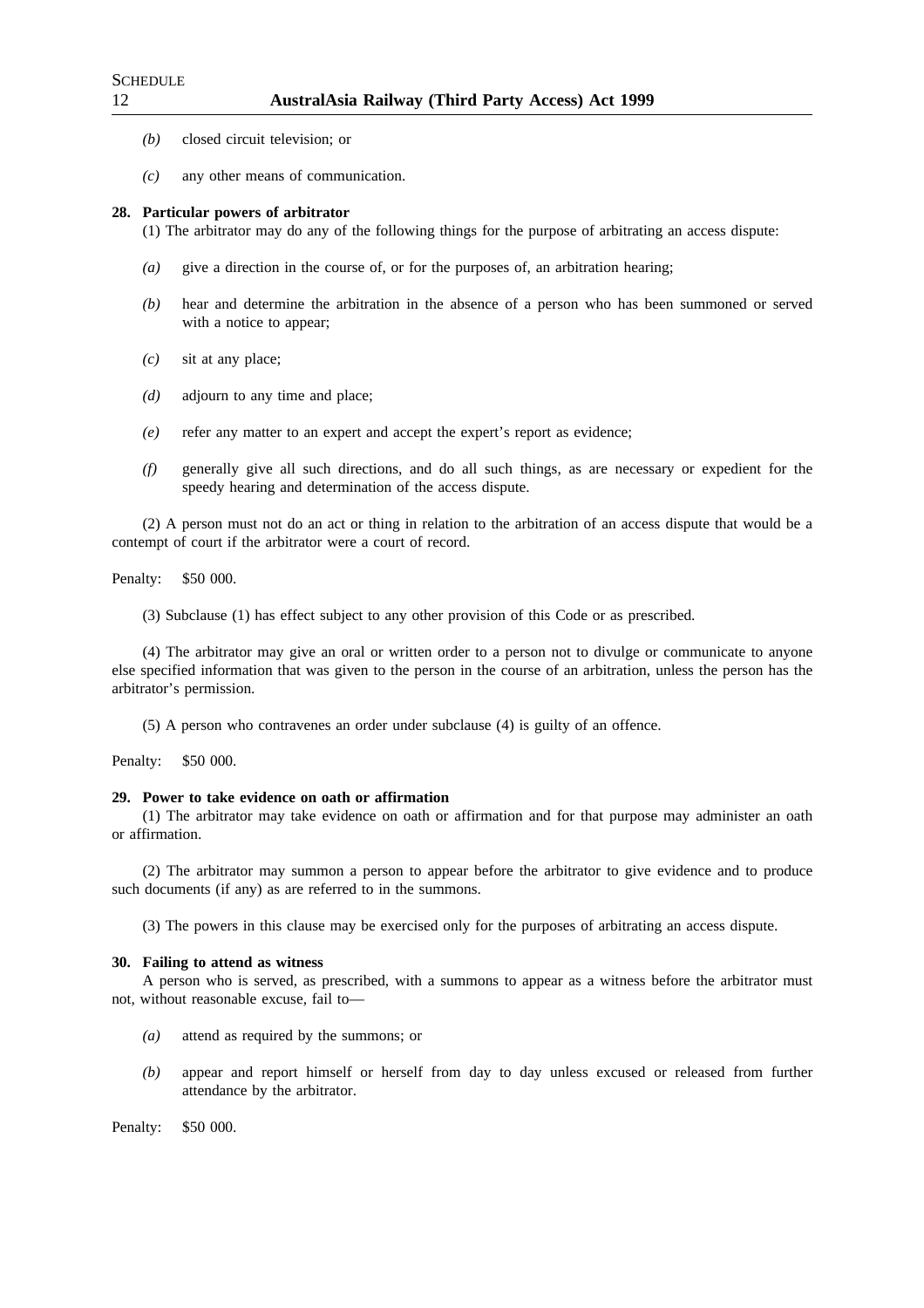#### **31. Failing to answer questions etc.**

(1) A person appearing as a witness before the arbitrator must not, without reasonable excuse, refuse or fail—

- *(a)* to be sworn or to make an affirmation;
- *(b)* to answer a question that the person is required to answer by the arbitrator; or
- *(c)* to produce a document that the person was required to produce by a summons under this Code served on the person as prescribed.

Penalty: \$50 000.

(2) It is a reasonable excuse for the purposes of subclause (1) for an individual to refuse or fail to answer a question or produce a document on the ground that the answer or the production of the document might tend to incriminate the individual or to expose the individual to a penalty.

(3) Subclause (2) does not limit what is a reasonable excuse for the purposes of subclause (1).

#### **32. Intimidation etc.**

A person must not—

- *(a)* threaten, intimidate or coerce another person; or
- *(b)* cause or procure damage, loss or disadvantage to another person,

because that other person—

- *(c)* proposes to produce, or has produced, documents to the arbitrator; or
- *(d)* proposes to appear or has appeared as a witness before the arbitrator.

Penalty: \$100 000.

#### **33. Party may request arbitrator to treat material as confidential**

- (1) A party to an arbitration hearing may—
- *(a)* inform the arbitrator that, in the party's opinion, a specified part of a document contains confidential commercial information; and
- *(b)* request the arbitrator not to give a copy of that part to another party.
- (2) On receiving a request, the arbitrator must—
- *(a)* inform the other party or parties that the request has been made and of the general nature of the matters to which the relevant part of the document relates; and
- *(b)* ask the other party or parties whether there is any objection to the arbitrator complying with the request.

(3) If there is an objection to the arbitrator complying with a request, the party objecting may inform the arbitrator of its objection and of the reasons for it.

(4) After considering—

- *(a)* a request;
- *(b)* any objection; and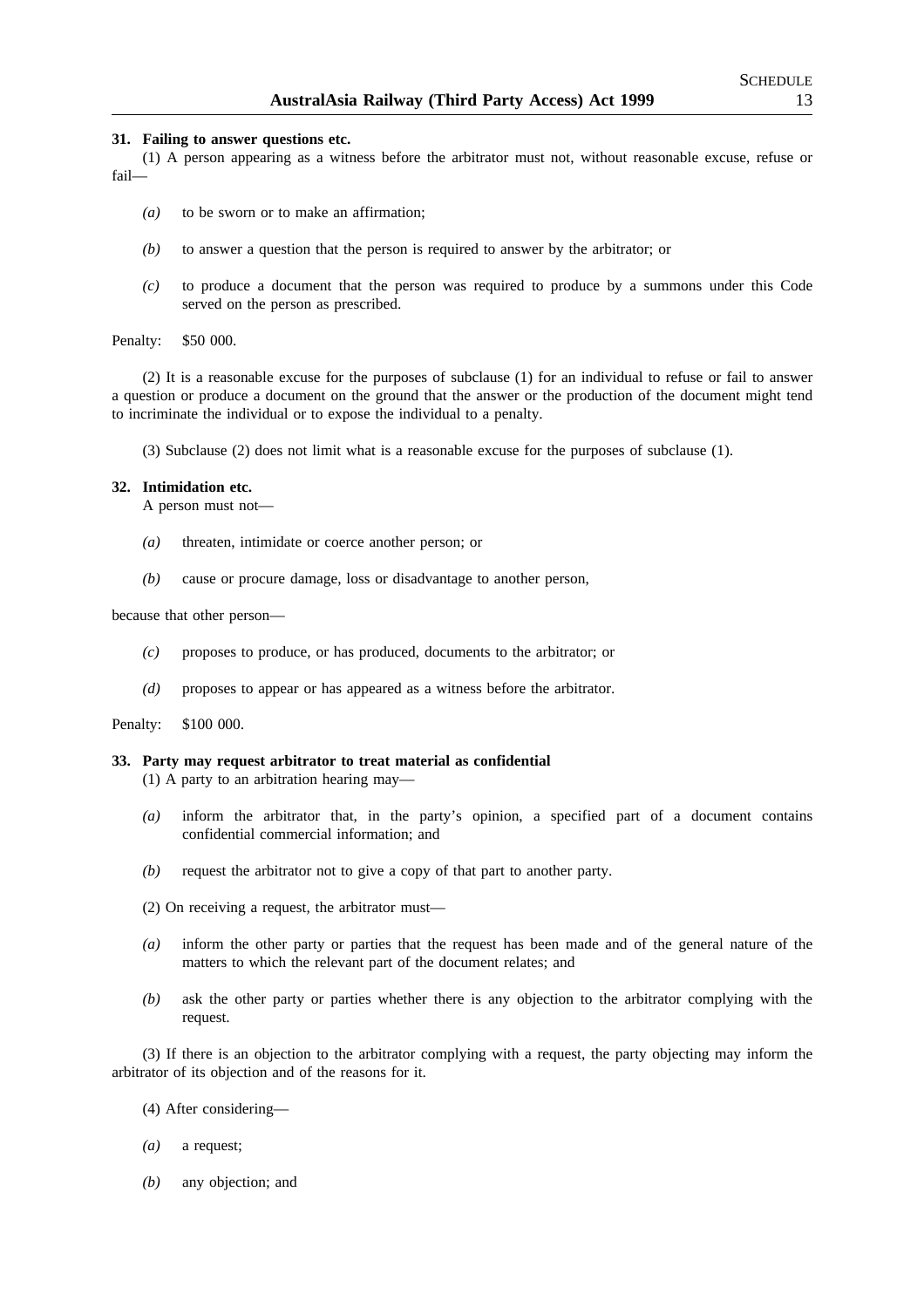*(c)* any further submissions that a party has made in relation to the request,

the arbitrator may decide not to give to the other party or parties a copy of so much of the document as contains confidential commercial information that the arbitrator thinks should not be so given.

#### **34. Costs of arbitration**

(1) The costs of an arbitrator are to be borne by the parties in proportions decided by the arbitrator, and in the absence of a decision by the arbitrator, in equal proportions.

(2) However, if the access seeker terminates an arbitration or elects not to be bound by an award, the access seeker must bear the costs in their entirety.

(3) The regulator may recover the costs of an arbitration as a debt.

#### *Division 7—Effect of awards*

## **35. Operation of award**

(1) Subject to this clause, an award is binding on the parties to the arbitration in which it is made.

(2) An award has effect 21 days after it is made unless the access seeker, before that time, elects not to be bound by it.

(3) An access seeker may, within 7 days after the making of an award, or such further time as the regulator may allow, elect not to be bound by the award by giving written notice of the election to the regulator.

(4) The regulator must, within 7 days after receiving a notice of election under subclause (3), notify the access provider and the other parties to the arbitration.

(5) If the access seeker elects not to be bound by an award—

- *(a)* the award is rescinded; and
- *(b)* the access seeker is precluded from making another access proposal for 2 years from the date the notice of election was given, unless the access provider agrees or the regulator authorises a further access proposal within that period.

(6) An authorisation under subclause (5)(b) may be given on conditions the regulator considers appropriate.

*Division 8—Variation or revocation of awards*

#### **36. Variation or revocation of award**

(1) The regulator may vary or revoke an award if all parties to the award agree.

(2) If the parties are unable to agree on a proposed variation of an award, the regulator may, on the application of one or more of the parties but subject to subclause (3), refer the dispute to arbitration.

(3) The regulator must not refer the dispute to arbitration if of the opinion that there is no sufficient reason for varying the award.

(4) In deciding whether to refer a dispute to arbitration under this section, the regulator must have regard to—

- *(a)* whether there has been a material change in circumstances since the award was made or last varied;
- *(b)* the nature of the matters in dispute;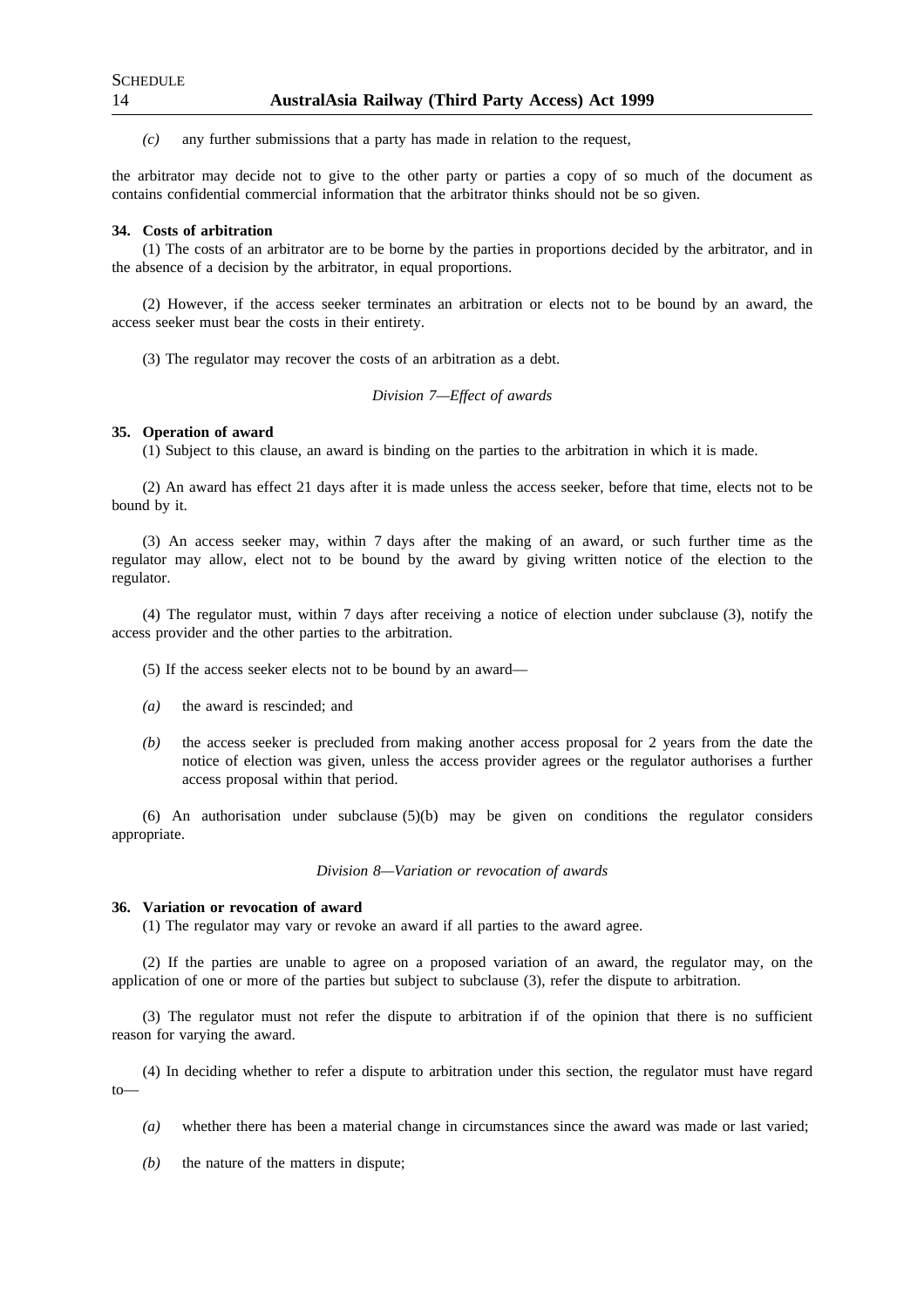- *(c)* the time that has elapsed since the award was made or last varied; and
- *(d)* other matters the regulator considers relevant.

(5) The provisions of this Part about the arbitration of a dispute arising from an access proposal apply, with the necessary modifications, to a dispute about the proposed variation of an award.

## *Division 9—Appeals*

#### **37. Appeal to Supreme Court on question of law**

(1) An appeal lies to the Supreme Court from an award, or a decision not to make an award, on a question of law.

- (2) On an appeal the Court may exercise one or more of the following powers:
- *(a)* vary the award or decision;
- *(b)* revoke the award or decision;
- *(c)* make an award or decision that should have been made in the first instance;
- *(d)* remit the matter to the arbitrator for further consideration or re-consideration;
- *(e)* make incidental or ancillary orders, including orders for costs.

(3) An award or decision of an arbitrator cannot be challenged or called into question except by appeal under this clause.

(4) Unless the Court specifically decides to suspend the operation of an award until the determination of an appeal, an appeal does not suspend the operation of an award.

## **PART 3—HINDERING ACCESS TO RAILWAY INFRASTRUCTURE SERVICES**

#### **38. Prohibition on hindering access to railway infrastructure service**

A person must not engage in conduct for the purpose of preventing or hindering access to a railway infrastructure service by any person who has a right to use that service.

Penalty: \$100 000 and \$10 000 for each day during which the offence continues.

## **PART 4—MONITORING POWERS**

#### **39. Regulator's power to obtain information**

(1) The regulator may, by written notice to the access provider, require the access provider to provide to the regulator, within a period stated in the notice or at stated intervals, specified information or copies of specified documents related to—

- *(a)* the provision of railway infrastructure services to which this Code applies; and
- *(b)* any other activity in relation to the railway engaged in by the access provider or a related body corporate or an associate of the access provider.

(2) Without limiting subclause (1), the information and documents that may be required extend to financial information and documents relating to the access provider's own use of railway infrastructure facilities.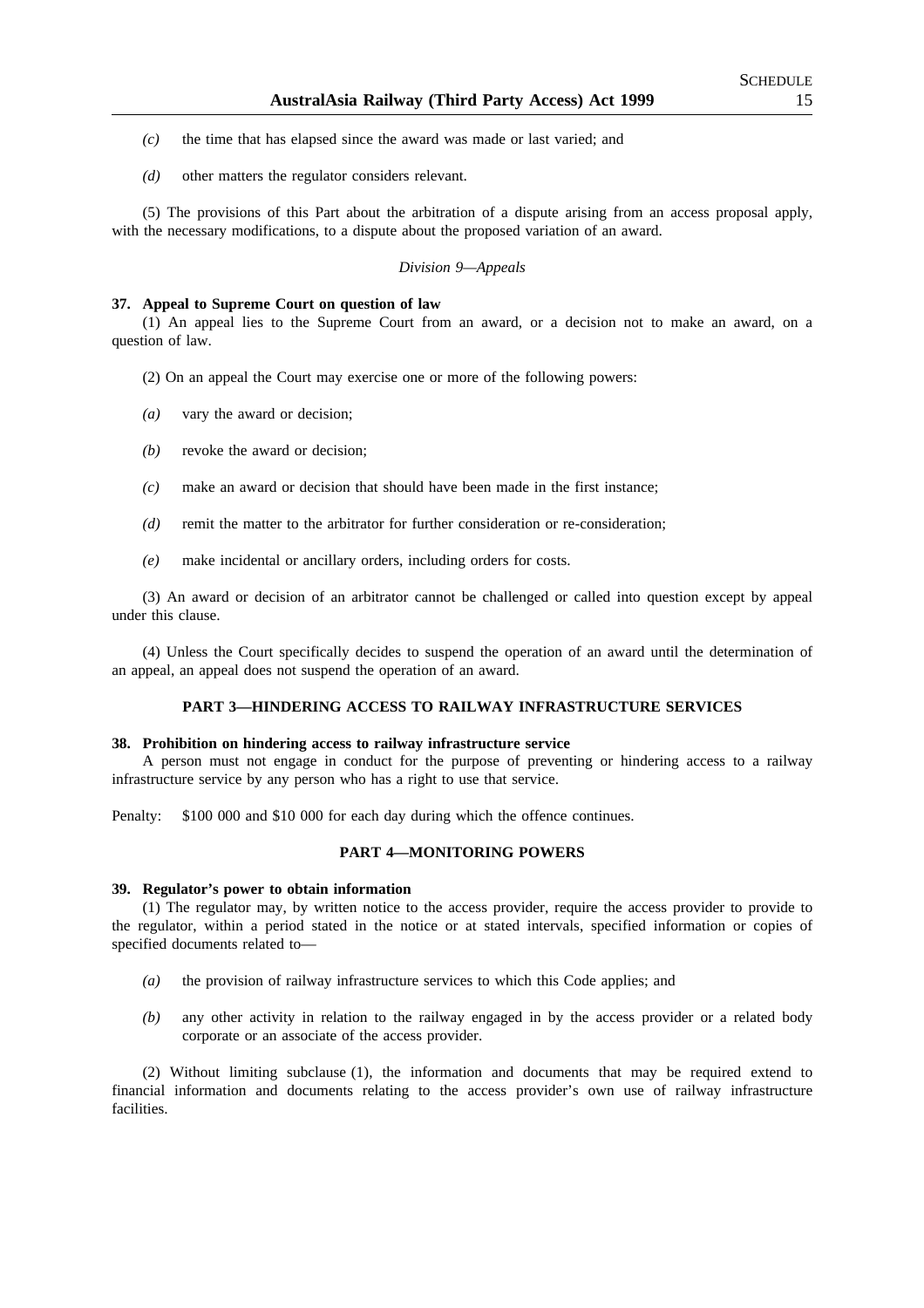(3) A person must not, without reasonable excuse, contravene or fail to comply with a notice under this clause.

Penalty: \$100 000 and \$10 000 for each day during which the offence continues.

#### **40. Confidentiality**

(1) The regulator must ensure that confidential information obtained under this Part is protected from use or disclosure except—

- *(a)* in the performance of the regulator's functions;
- *(b)* as required or allowed by law;
- *(c)* with the written consent of the person who supplied the information; or
- *(d)* in prescribed circumstances.
- (2) However, the regulator may disclose confidential information—
- *(a)* to the Northern Territory Minister or the South Australian Minister if the Northern Territory Minister or South Australian Minister, as the case may be, directs that it is in the public interest for the regulator so to do; or
- *(b)* to an arbitrator, at the arbitrator's request, in the course of an arbitration.

(3) Clause 33 extends to confidential information and documents supplied to an arbitrator under subclause  $(2)(b)$ .

#### **41. Duty to report to Ministers**

The regulator must, at the request of the Northern Territory Minister or the South Australian Minister, report to the Northern Territory Minister or the South Australian Minister, as the case may be, on—

- *(a)* the costs and other aspects of the provision of railway infrastructure services; or
- *(b)* any aspect of the operation of this Code.

## **PART 5—ENFORCEMENT**

#### **42. Injunctive remedies**

(1) The Supreme Court may grant an injunction—

- *(a)* restraining a person from contravening a provision of this Code or a provision of an award; or
- *(b)* requiring a person to comply with a provision of this Code or a provision of an award.

(2) The power of the Court to grant an injunction restraining a contravention of a provision of this Code or an award may be exercised—

- *(a)* whether or not the defendant has previously contravened the same provision; and
- *(b)* whether or not there is imminent danger of substantial damage to any person.

(3) The power of the Court to grant an injunction requiring compliance with a provision of this Code or an award may be exercised—

- *(a)* whether or not the defendant has previously failed to comply with the provision; and
- *(b)* whether or not there is imminent danger of substantial damage to any person.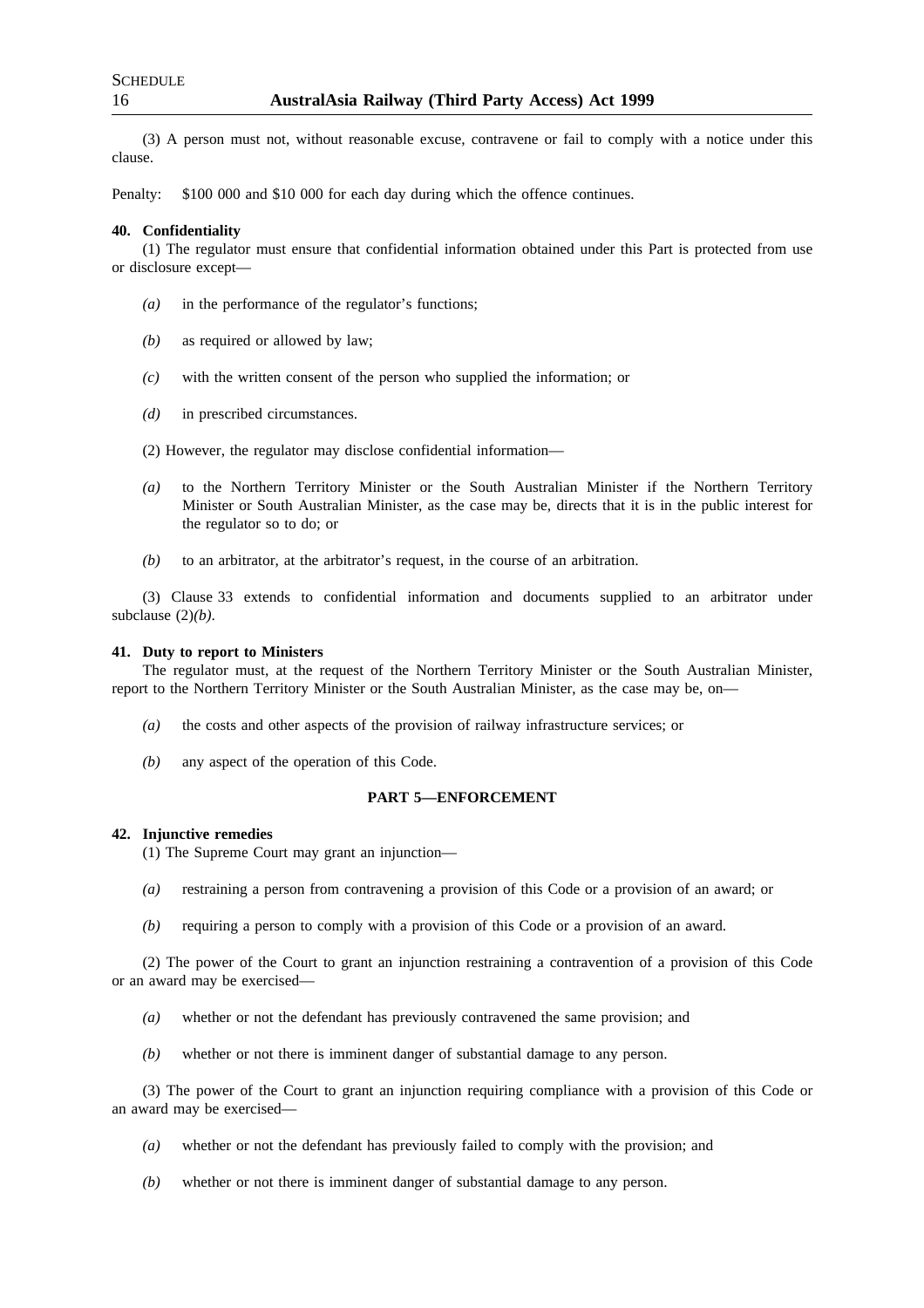- (4) The Court may make an interim injunction under this clause.
- (5) An application for an injunction under this clause may be made by—
- *(a)* the regulator; or
- *(b)* a person with a proper interest in whether the relevant provision is complied with.
- (6) The Court may grant an injunction by consent without inquiry into the merits of the application.

(7) If the regulator makes an application for an injunction, the Court cannot require the regulator or any other person to give an undertaking as to damages as a condition of granting the injunction.

(8) The Court may, on application by the regulator or an interested party, discharge or vary an injunction.

#### **43. Compensation**

(1) If a person contravenes a provision of this Code or an award, the Supreme Court may, on application by the regulator or an interested person, order compensation of persons who have suffered loss or damage as a result of the contravention.

(2) An order may be made under this clause against the person who contravened the provision and others involved in the contravention.

- (3) A person is involved in the contravention if the person—
- *(a)* aided, abetted, counselled or procured the contravention;
- *(b)* induced the contravention through threats or promises or in some other way;
- *(c)* was knowingly concerned in, or a party to, the contravention; or
- *(d)* conspired with others to contravene the provision.

#### **44. Enforcement of arbitrator's requirements**

(1) If a person fails to comply with an order, direction or requirement of an arbitrator under this Code, the arbitrator may certify the failure to the Supreme Court.

(2) The Court may inquire into the case and make such orders as may be appropriate in the circumstances.

#### **45. Access contracts specifically enforceable**

An access contract is specifically enforceable.

## **PART 6—MISCELLANEOUS**

#### **46. Segregation of access provider's accounts and records**

(1) The access provider must keep accounts and records of its business consisting of the provision of railway infrastructure services in relation to the railway so as to give a true and fair view of that business as distinct from other businesses carried on by the access provider or any related body corporate or associate of the access provider.

- (2) The accounts and records must be kept in a way that gives—
- *(a)* a comprehensive view of the access provider's legal and equitable rights and liabilities in relation to railway infrastructure services; and
- *(b)* a true and fair view of—
	- (i) income and expenditure derived from, or relating to, railway infrastructure services; and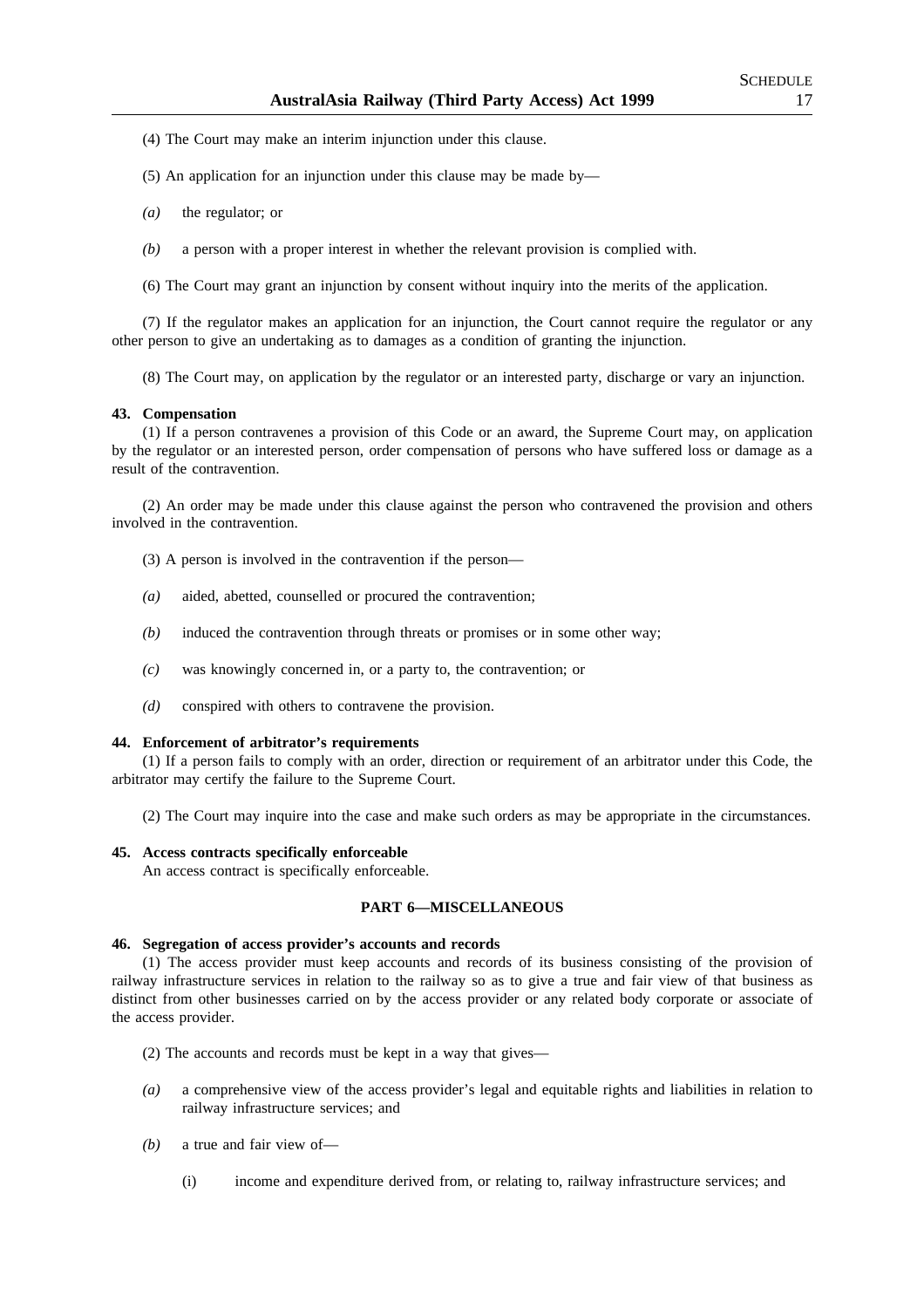(ii) assets and liabilities of the access provider's business so far as they relate to railway infrastructure services.

(3) The access provider must cause to be kept in a similar way similar accounts and records in relation to the business of any related body corporate or associate of the access provider to whom a railway infrastructure service is provided by the access provider.

#### **47. Removal and replacement of arbitrator**

(1) The regulator may remove an arbitrator from office if the arbitrator—

- *(a)* becomes mentally or physically incapable of carrying out the arbitrator's duties satisfactorily;
- *(b)* is convicted of a crime;
- *(c)* becomes bankrupt or applies to take the benefit of a law for the benefit of bankrupt or insolvent debtors; or
- *(d)* has a direct or indirect interest in the outcome of the dispute or matter under arbitration.

(2) If an arbitrator resigns, is removed from office or dies, the regulator may appoint another person to take the place of the arbitrator.

#### **48. Amendment of Code**

(1) This Code may be amended, before the date on which this clause expires, by the Northern Territory Minister and the South Australian Minister jointly as prescribed.

(2) This clause expires on the date 12 months after the date on which this Code commences or, if an earlier date is prescribed, on that earlier date.

#### **49. Prescribing of matters for purpose of Code**

(1) The Northern Territory Minister and the South Australian Minister jointly, by notice in the *Gazette*, may prescribe matters—

- *(a)* required or permitted by this Code to be prescribed; or
- *(b)* necessary or convenient to be prescribed for carrying out or giving effect to this Code.
- (2) Without limiting the generality of subclause (1), the Ministers may prescribe—
- *(a)* amendments to this Code;
- *(b)* a date on which clause 48 is to expire;
- *(c)* the parts of the railway to which this Code from time to time applies; and
- *(d)* provisions about the inspection of registers maintained under this Code (including about fees for such inspections).

## **50. Review of Code**

(1) The Northern Territory Minister and South Australian Minister jointly may, at any time, review the operation of this Code but, in any case, must do so not later than 12 months before the expiration of the period for which the Commonwealth Minister has specified under section 44N of the *Trade Practices Act 1974* of the Commonwealth that the access regime, of which this Code is a part, is to remain in force.

(2) To enable the Ministers to perform their function under subclause (1), the regulator must prepare such reports to the Ministers as the Ministers may require.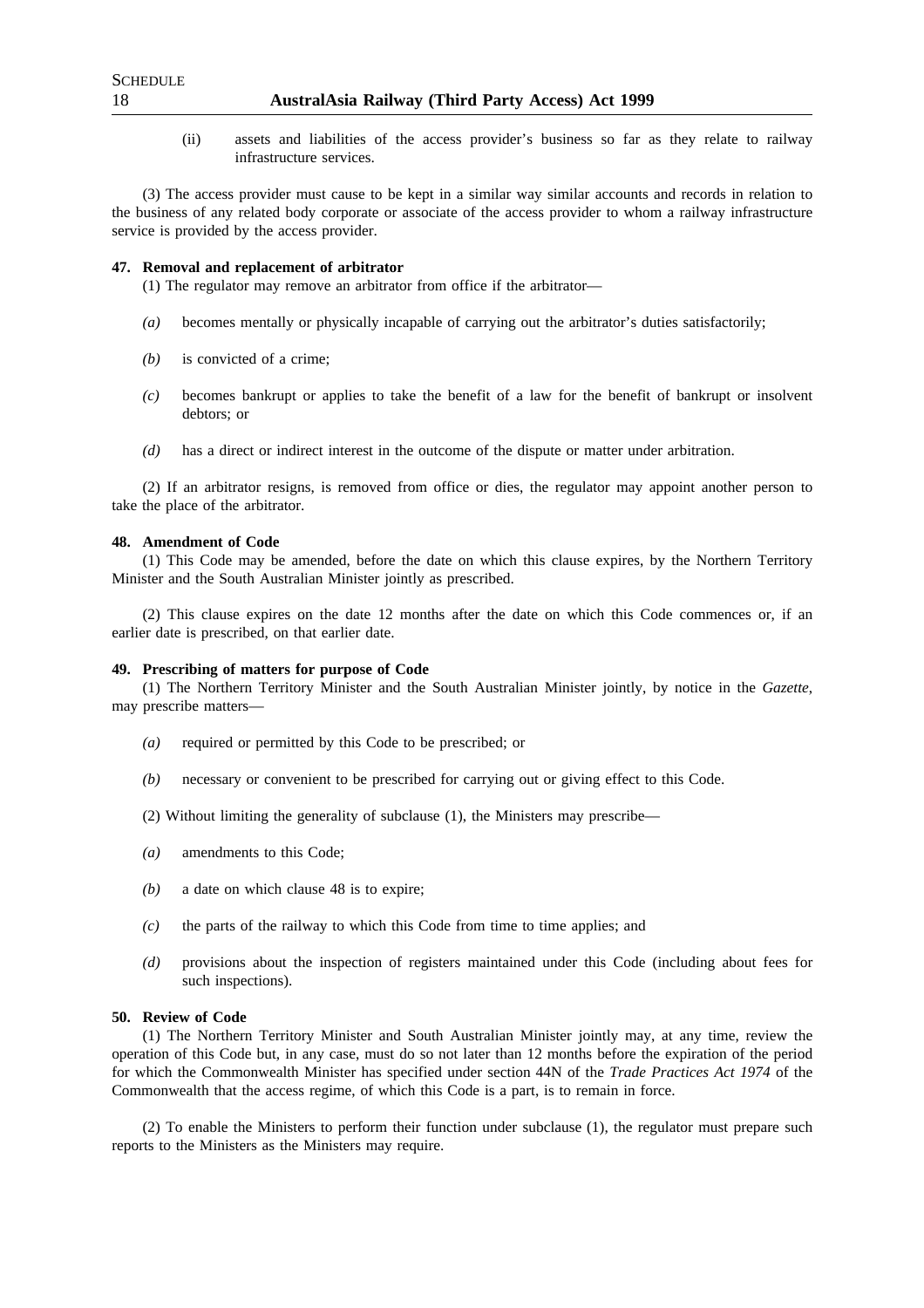#### **SCHEDULE**

#### **Access Pricing Principles**

*Division 1—Access pricing in connection with freight services*

#### **1. Sustainable competitive prices**

(1) The access price payable to the access provider by an access seeker for a railway infrastructure service provided to enable the access seeker to deliver a freight service will be determined by the arbitrator and will depend on whether there is—

- *(a)* a sustainable competitive price (as to which see sections 1(2) and 1(3) below); or
- *(b)* no sustainable competitive price (as to which see section 2 below).
- (2) A sustainable competitive price will exist where it can be demonstrated that—
- *(a)* there are no regulatory, technical or other practical impediments to transport of the freight by an alternative mode or combination of modes; and
- *(b)* the lowest cost of transporting the freight by an alternative mode is less than the stand alone cost of transporting the freight over the relevant part of the railway, which costs are to be calculated on the following basis:
	- (i) the costs associated with the operation of the railway infrastructure are to be limited to that portion of the railway infrastructure as is needed to satisfy the requirements of the access seeker (the "**relevant infrastructure**") and are to be calculated assuming the access seeker is the sole user of the infrastructure; and
	- (ii) the stand alone costs are to include operating costs, being the on-going operational costs of the relevant infrastructure, including the labour and material costs that are causally related to the operation and maintenance of the relevant infrastructure and capital costs which include depreciation and a rate of return, based on the written down replacement cost of the relevant infrastructure and a nominal (after tax) rate of return on assets of 18%, where the tax rate to be applied is the corporate tax rate prevailing at the time of arbitration.

(3) Where there is a sustainable competitive price, the access price (AP) payable to the access provider by an access seeker for the railway infrastructure service is to be calculated in accordance with the following formula:

$$
AP = CRLP_{AB} - IC_{AR}
$$

Where—

- AP is the access price payable by the access seeker to the access provider for the railway infrastructure service used by the access seeker to provide a freight service to its customers involving the transportation of freight on the railway between one point (point A) and another point (point B);
- $CRLP<sub>AR</sub>$  is the competitive rail-linehaul price, being the maximum competitive price that the access provider could charge for the transport of freight between one point (point A) and another point (point B) on the railway having regard to—
	- *(a)* the prices charged for transporting the same or similar freight on the railway, taking into account, and where appropriate removing the effect of, any differences in—
		- (i) the type and volume of freight product involved;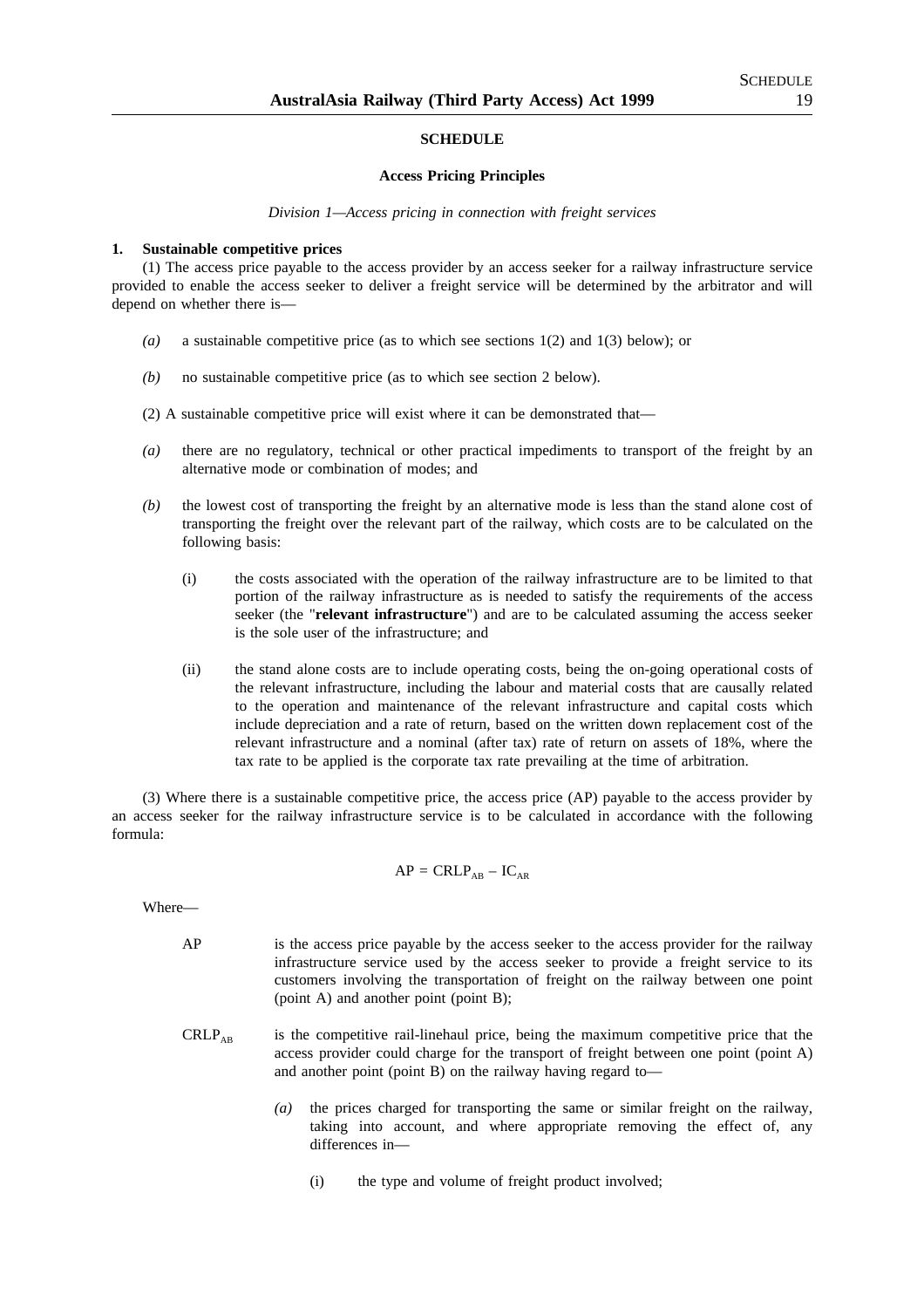- (ii) cost or service characteristics (such as the time for delivery of the freight, rolling stock axle loadings, train length and train speed);
- (iii) contractual terms (such as the duration and frequency of the access contract and whether the contract involves a take-or-pay obligation for specific volume of freight or some other risk allocation arrangement);
- (iv) the time during which access to the railway is required and the available capacity of the railway to accommodate the proposed freight service and all other freight and passenger services of other users of the railway at that time; and
- (v) the amount of freight and the prices charged in each direction; and
- *(b)* the price charged for alternative modes of transporting the same or similar freight (for example, by road, sea, air or some other mode of transport or a combination of such means), which price must be sustainable in the long-run and allow for a replacement of capital and a normal commercial return (being a return that is consistent with the return in the market for investments of similar risk) and taking into account, and where appropriate removing the effect of, any differences in—
	- (i) any additional handling or transportation costs required in order to compare the total price of delivering the relevant freight product from the linehaul point of pick-up (of the alternative mode of transport) to the final linehaul point of delivery of the freight product, when compared to transporting the freight product from the linehaul point of pick-up to the final linehaul point of delivery via the relevant section of the railway between point A and point B;
	- (ii) the type of freight product involved, including its handling characteristics and the volumes of the freight product to be hauled and the contributions, if any, required to upgrade necessary infrastructure;
	- (iii) the amount of freight and the prices charged in each direction; and
- $IC<sub>AR</sub>$  is the incremental cost (above-rail) of providing the relevant freight service involving the transport of freight between point A and point B on the railway of whichever of the following entities that conducts freight services:
	- *(a)* the access provider;
	- *(b)* if the access provider does not conduct freight services, a related body corporate or an associate of the access provider;
	- *(c)* if neither the access provider nor a related body corporate or an associate of the access provider conduct freight services, an efficient operator of freight services,

(the relevant entity being referred to as the "designated service provider"), such costs to be calculated having regard to—

*(d)* the total above-rail incremental costs, being the costs the designated service provider will avoid if it did not provide the freight service;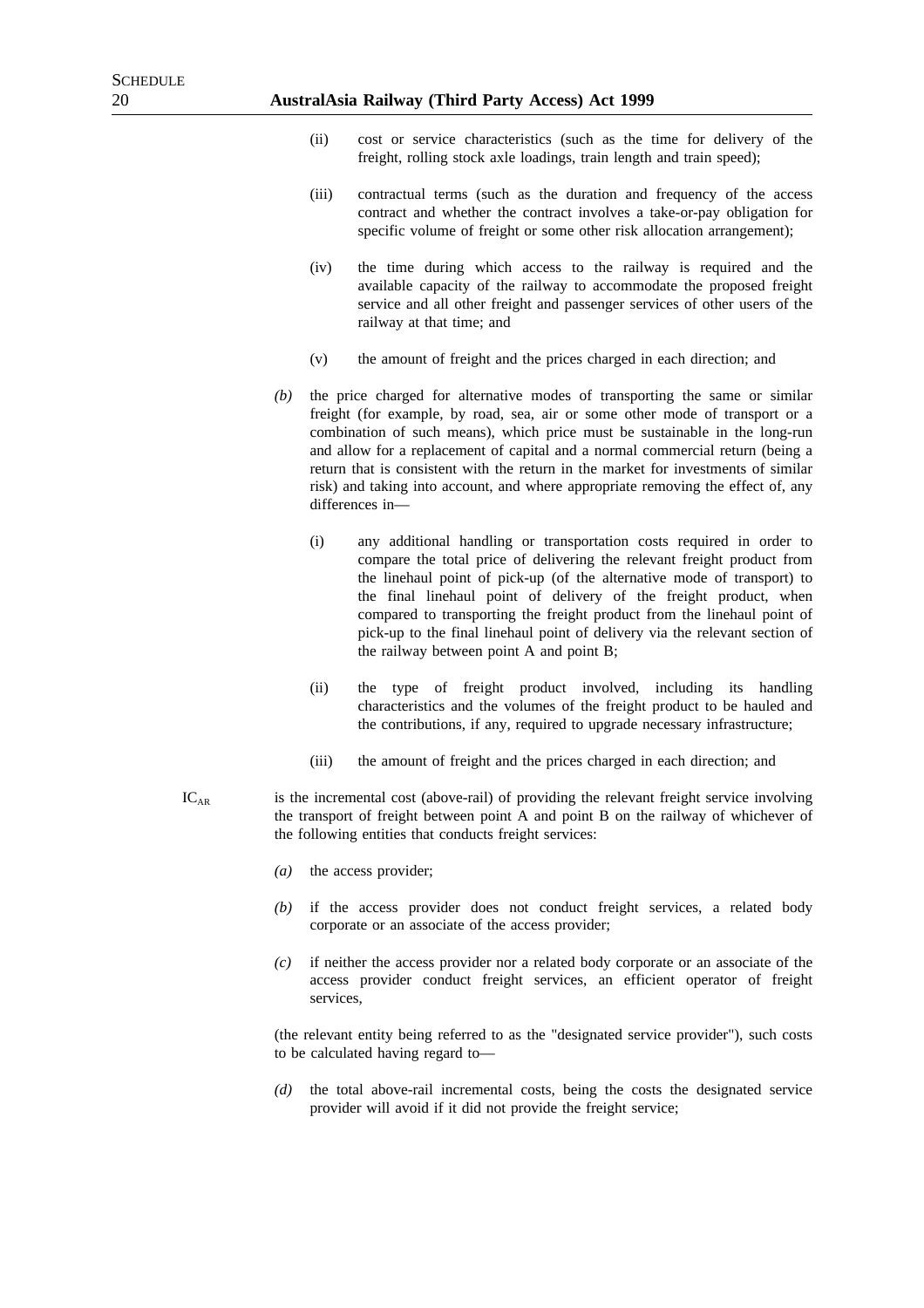- *(e)* where the period of the access contract requested by the access seeker to enable it to deliver freight services is of less than 5 years duration (a "short-term access contract") then the incremental costs (above-rail) will include—
	- (i) the operating costs, being the on-going operational costs of providing the freight service, including the labour and material costs that are causally related to the provision of the freight service, including
		- train crew labour costs;
		- rolling stock maintenance costs;
		- fuel costs: and
		- terminal handling costs; and
	- (ii) no allowance for capital costs; and
- *(f)* where the period of the access contract requested by the access seeker to enable it to deliver freight services is of 5 or more years duration (a "long-term access contract") then the incremental costs (above-rail) will include—
	- (i) the operating costs, being the on-going operational costs of providing the freight service, including the labour and material costs that are causally related to the provision of the freight service, including
		- train crew labour costs;
		- rollingstock maintenance costs;
		- fuel costs; and
		- terminal handling costs; and
	- (ii) an allowance for capital costs, which are to be calculated on the basis of the historical costs of the relevant above-rail assets of the designated service provider where they exist or otherwise the acquisition cost of the relevant above-rail assets (which may not be new assets), comprising—
		- depreciation on a straight line basis calculated over the useful economic life of the assets; and
		- a return on the assets calculated at a rate equal to the 10 year Commonwealth bond rate plus 2%.

#### **2. No sustainable competitive prices**

Where there is not a sustainable competitive price, the access price (AP) payable to the access provider by an access seeker for the railway infrastructure service is to be calculated in accordance with the following formula:

 $AP = RPC_{AP}$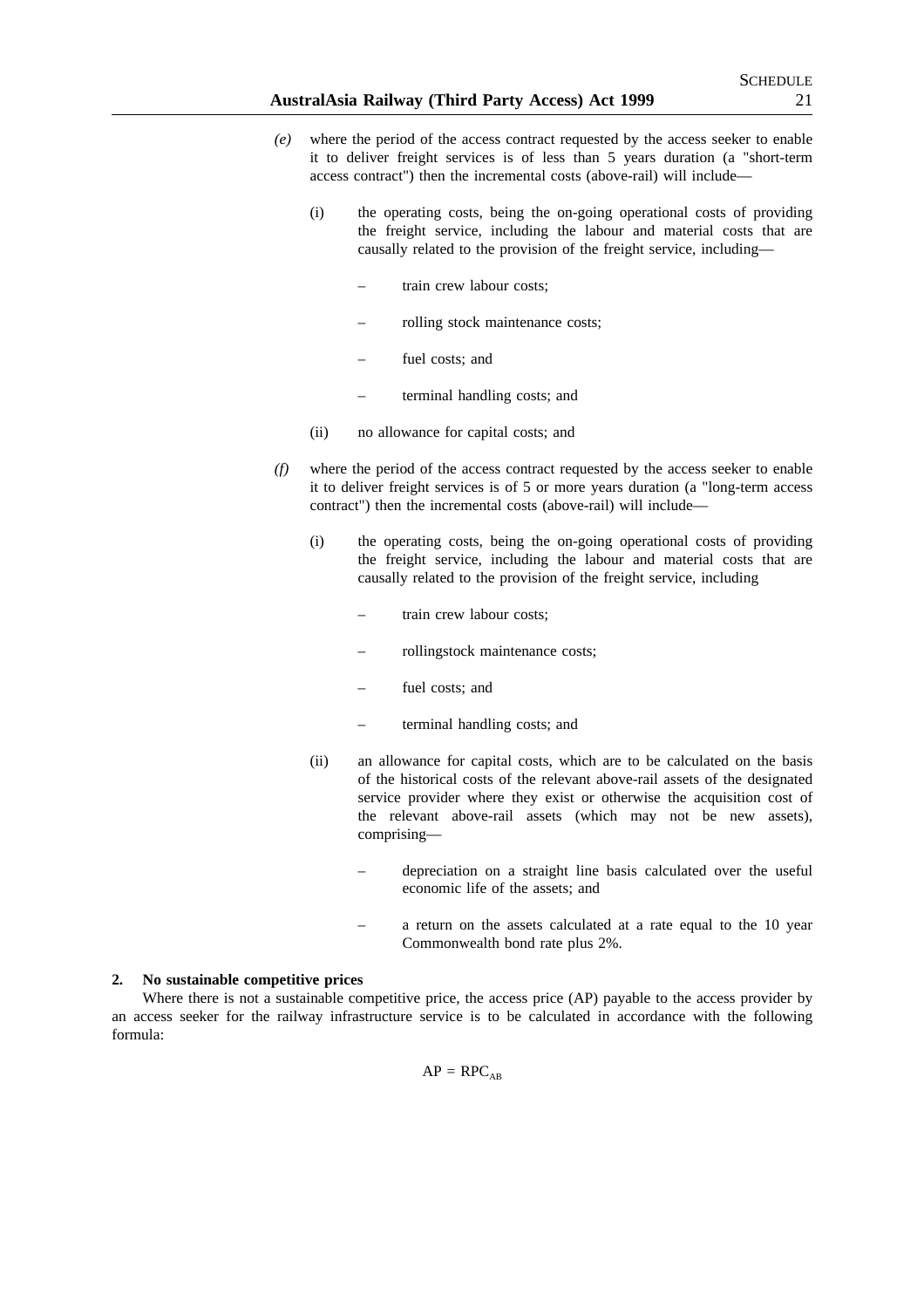| Where-            |                                                                                                                                                                                                                                                                                                                                                                |
|-------------------|----------------------------------------------------------------------------------------------------------------------------------------------------------------------------------------------------------------------------------------------------------------------------------------------------------------------------------------------------------------|
| AP                | is the access price payable by the access seeker to the access provider for the railway<br>infrastructure service used by the access seeker to provide a freight service involving<br>the transportation of freight on the railway between one point (point A) to another<br>point (point B); and                                                              |
| RPC <sub>AB</sub> | is the rail price cap, being an amount equal to 2 times the average (below-rail) costs<br>of the railway infrastructure facilities used in the provision of the freight service<br>involving the transportation of freight on the railway between one point (point A)<br>and another point (point B), which costs are to be calculated on the following basis: |
|                   | the costs associated with the operation of the railway infrastructure are to be<br>$\left( a\right)$<br>limited to that portion of the railway infrastructure as is needed to satisfy the<br>requirements of the access seeker (the "relevant infrastructure");                                                                                                |
|                   | the average (below-rail) costs, being the on-going costs of the relevant<br>(b)<br>infrastructure, including the labour and material costs that are causally related<br>to the relevant infrastructure, including-                                                                                                                                             |
|                   | (i)<br>labour and material costs associated with the operation and maintenance<br>of the relevant infrastructure;                                                                                                                                                                                                                                              |
|                   | an appropriate allocation of administrative costs,<br>(ii)                                                                                                                                                                                                                                                                                                     |
|                   | (iii)<br>an appropriate allocation of capital charges including depreciation and a<br>return on assets, based on the written down replacement cost of the<br>relevant infrastructure and a nominal (after tax) rate of return on assets<br>of 18%, where the tax rate to be applied is the corporate tax rate<br>prevailing at the time of arbitration,        |
|                   | which costs are to be apportioned across all users of the railway infrastructure                                                                                                                                                                                                                                                                               |

**3. Access price not below economic cost**

The access price (AP) must not be less than the economic cost of providing the service, and accordingly the access price calculated in accordance with section 1 or section 2 (as the case may be) must not be less than a floor price calculated in accordance with the following formula:

facilities based on relative usage of those facilities.

$$
AP = IC_{BR} + R
$$

Where—

- AP is the access price payable by the access seeker to the access provider for the railway infrastructure service used by the access seeker to provide a freight service involving the transportation of freight on the railway between one point (point A) and another point (point B);
- $IC<sub>BR</sub>$  is the incremental costs (below-rail) of the access provider, being the additional costs incurred by the access provider of providing access to the railway for the access seeker to deliver the relevant freight service involving the transport of freight between point A and point B on the railway having regard to—
	- *(a)* the total below-rail service long-run incremental cost, being the costs the access provider will avoid in the long-term if it did not provide the freight service;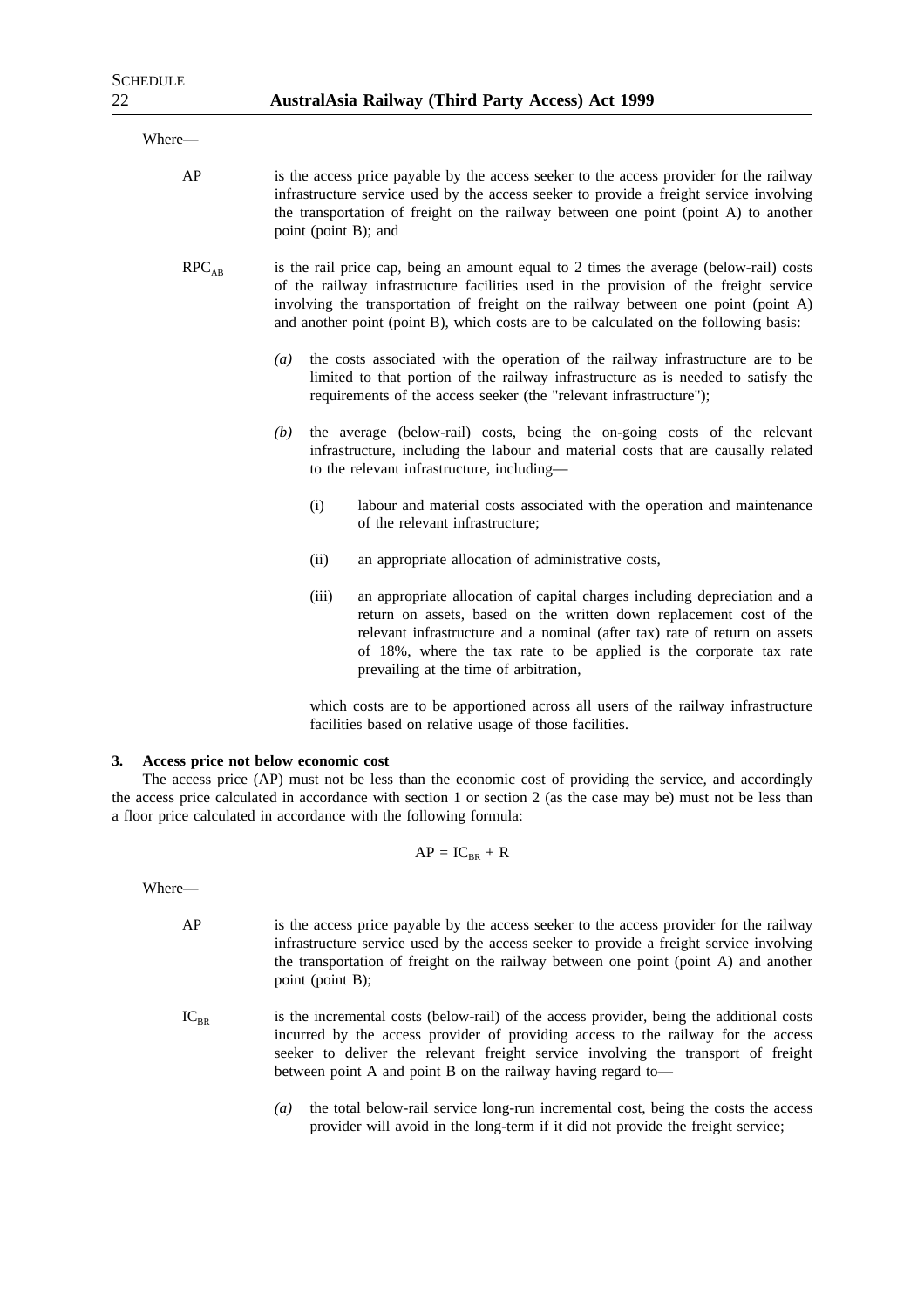- *(b)* the period of time over which the long-run costs are to be measured is to be sufficient so as to enable all necessary investments in the railway infrastructure to be replaced;
- *(c)* the incremental costs are to include operating costs, being the on-going operational costs of providing the railway infrastructure service, including the labour and material costs that are causally related to the operation and maintenance of the railway infrastructure service;
- *(d)* the incremental costs are also to include capital costs, calculated on a long-term basis to account for the replacement of assets being brought forward by the operation of the freight service (such as wear and tear of the track); and
- R is a reasonable contribution to below-rail common costs and capital charges having regard to the access provider's original investment in the railway (including outstanding debt obligations).

*Division 2—Access pricing in connection with passenger services*

#### **4. Access pricing for passenger access**

(1) The access price (AP) payable to the access provider by an access seeker for a railway infrastructure service that is provided to enable the access seeker to deliver a passenger service will be a price determined by the arbitrator which is—

- *(a)* not more than the ceiling price for the provision of the railway infrastructure service; and
- *(b)* not less than the floor price for the provision of the railway infrastructure service.

(2) The ceiling price is to be determined by the arbitrator reflecting the highest price that could fairly be asked by the access provider for the provision of the railway infrastructure service having regard to the principles used to calculate the access price set out in section 2 above.

(3) The floor price for the provision of railway infrastructure services is to be determined by the arbitrator reflecting the lowest price at which the access provider could provide the railway infrastructure service without incurring a loss, having regard to the principles set out in section 3 above, save that "R" (as defined in section 3 above) should not be used to determine the floor price.

#### *Division 3—Worked examples*

#### **5. Introduction**

The process an arbitrator should follow is illustrated in Attachment A. Three worked examples are provided in this section to illustrate application of the pricing principles. One example is for a service covering freight traffics which are already hauled by the Railway and the second and third examples are for new freight traffics, with and without a competitive sustainable price respectively.

#### **(1) Example 1—Existing freight traffic**

This example assumes that the access application relates to the operation of general freight services over the length of the Railway (Tarcoola to Darwin), i.e. it will attract existing freight from the incumbent general rail freight operator but also potentially new freight of the same type (either transferred from road or generated).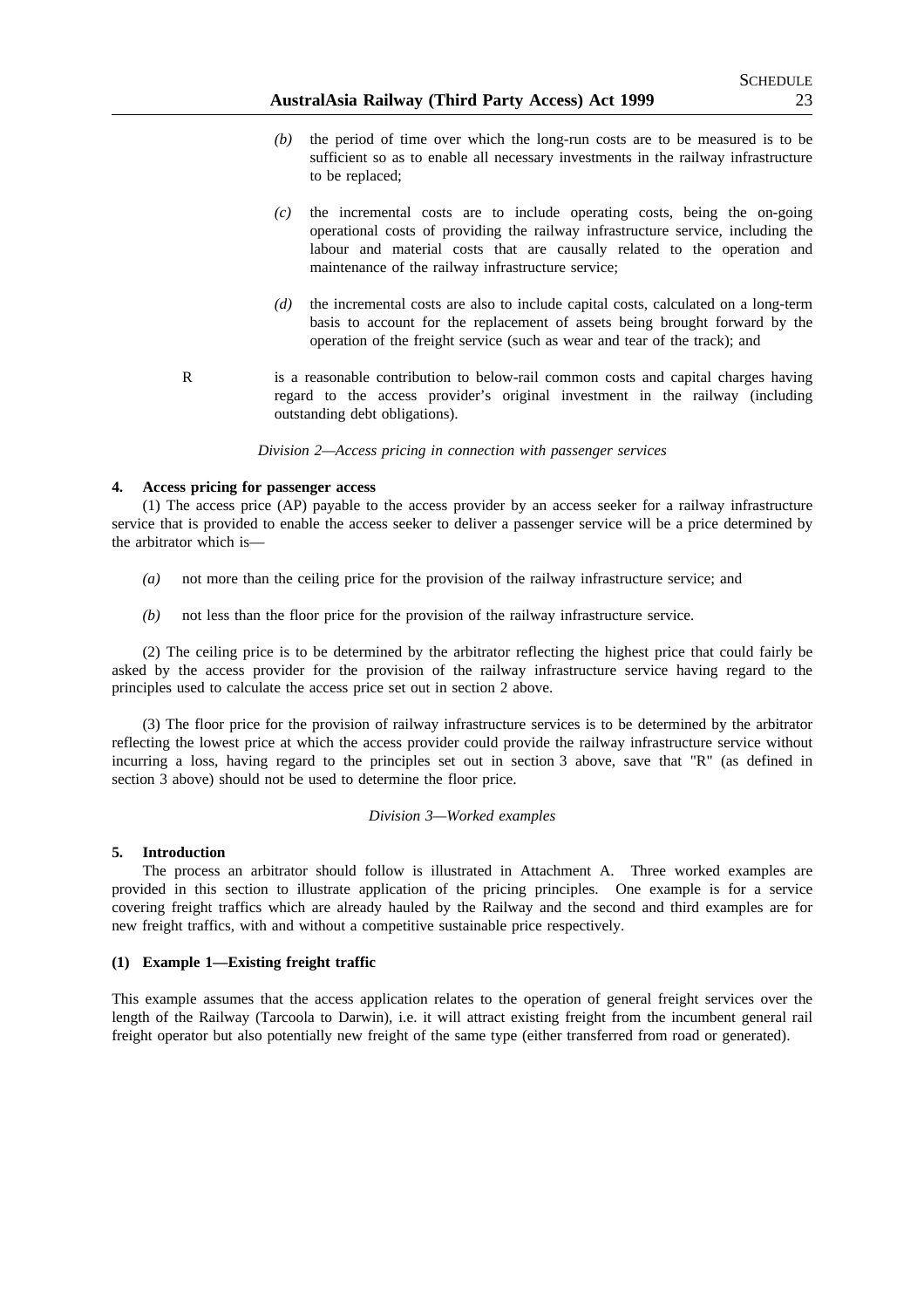Following the process illustrated in Attachment A, a number of discrete steps are required:

- *(a) Is there a sustainable competitive price for such a freight service in the corridor?*
	- For general freight services, the road linehaul rate is likely to be the appropriate competitive alternative price for the Railway.
		- Assume for the purposes of this example, that observed road rates in the corridor are 2.0 to 6.0 c/ntk depending on the characteristics of the movement, direction etc.
	- The stand-alone cost of the railway can be determined by reference to the ultimate construction cost, but assume the total construction cost of the New Railway was \$1 billion and the replacement cost of the Existing Railway was \$500 million.
		- Assuming the written-down replacement cost was \$1.1 billion, the interest charge after tax is \$198 million (@18%), which grosses up to say \$309 million (assuming an effective tax rate of 36%) before tax.
		- If the freight service of the access seeker was to generate up to 1 billion ntk per annum, then the capital charge is roughly equivalent to 31 c/ntk, clearly more than the competitive road rate, even before allowing for other stand-alone cost items.
	- In practice, it is highly likely that the test for a sustainable competitive price can be satisfied very quickly in most cases, by focusing on the relative orders of magnitude.
- *(b)* What is the competitive imputation access price  $(CRLP_{AB} IC_{AR})$ ?
	- If the railway hauls the same or similar freight in the corridor, the railway's current freight rates will be a strong guide to the competitive rail linehaul price for the service for which access is being sought
		- Other value-added services provided by the Railway may have to be disaggregated from the rail price delivered to the customer (e.g. road pickup and delivery charges).
		- Other adjustments might be required to account for differences in the type of service being operated, for instance:
			- ... Time of day/peak issues; or
			- Conditions of contract (e.g. long-term freight haulage contract vs. spot rates).
	- Assume for this example, that existing freight of the same or similar type was carried for an average rate of 3.5 cents per net tonne kilometre and that this was considered to be the sustainable competitive linehaul price (CRLP<sub>AB</sub>).
	- The incremental above rail cost  $(IC_{AR})$  represents the additional costs which the integrated freight operator would incur if they provided the freight service, or alternatively in the case of existing freight hauled by the railway, the costs they would avoid (in the long-term allowing for replacement of capital) if they ceased to provide the freight service.
	- $IC<sub>AR</sub>$  would be determined with regard to the actual above rail costs of the integrated access provider (where they exist). Attachment B illustrates an example railway owner's cost structure.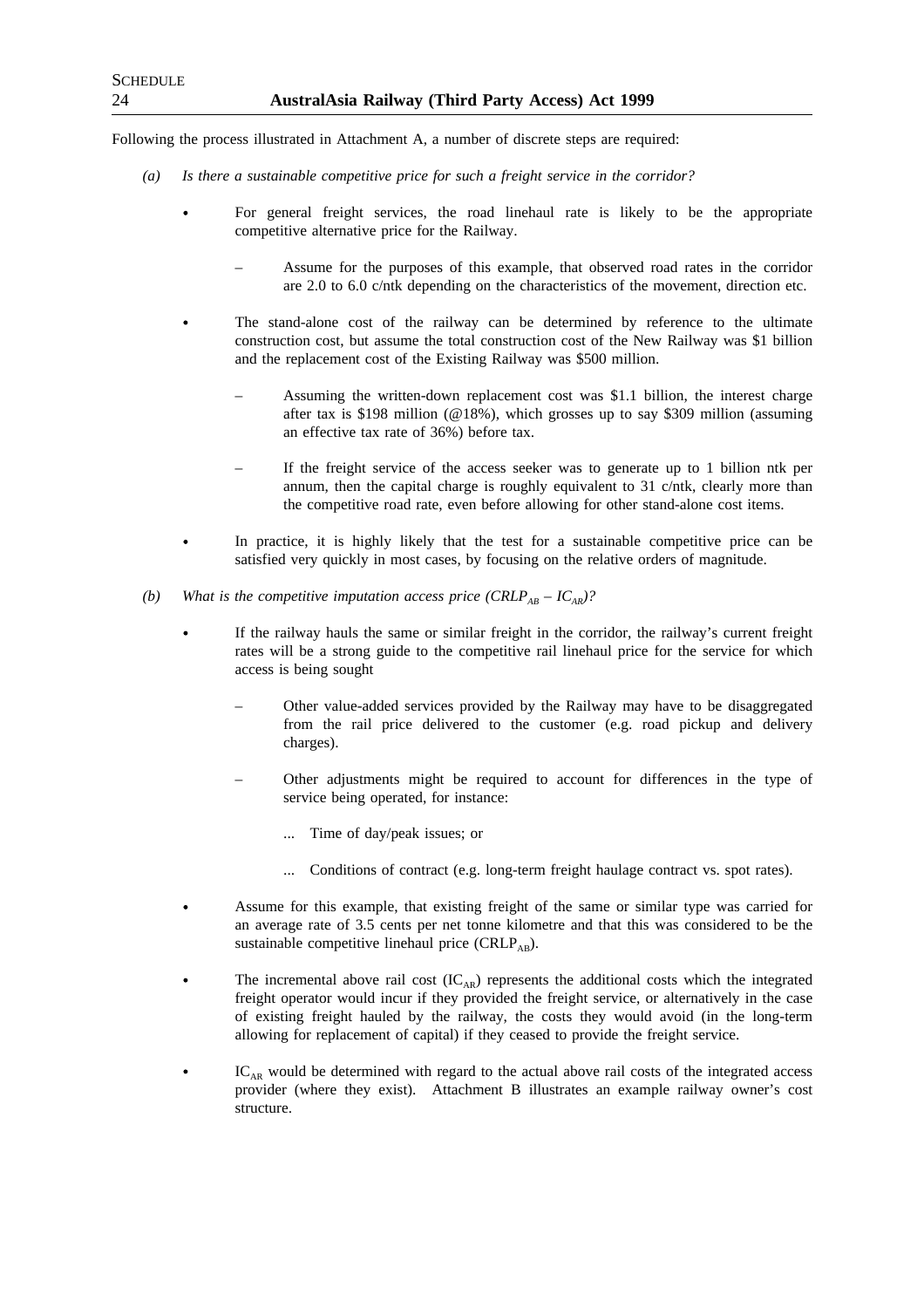- The competitive imputation access price  $(2.17 \text{ c/ntk})$  is the difference between the competitive rail linehaul price  $(CRLP_{AB})$  of 3.50 c/ntk and the incremental above rail costs  $(IC_{AR})$  of 1.33 c/ntk (1.03+0.3). Expressed in terms of cents per gross-tonne-kilometres<sup>1</sup>, the equivalent competitive imputation access prices is 0.99 c/gtk.
	- It was assumed that all costs, except administration/management costs and 50% of the terminal costs would be avoidable with the loss of freight business in the long-run.
	- If the freight service for which access was being sought would replace the entire above rail business of the access provider, then all above rail costs are likely to be avoidable in which case,  $IC_{AR}$  increases to 1.55 (1.25+0.30) and the access price falls from 2.17 c/ntk to 2.00 c/ntk (0.89 c/gtk).
- *(c) Is it higher than the floor price?*
	- The starting point for the floor price is the incremental below rail cost, i.e. the additional below rail costs which are likely to be incurred as a result of the use of the network by the freight service seeking access.
		- Typically, this will include both maintenance costs and capital renewal costs. Additional operations (signalling) costs may also be incurred depending on the nature of the train control operations and the nature of the service for which access is being sought.
		- In Attachment B, the Track variable cost, i.e. the variable component of infrastructure maintenance, is 0.07 c/gtk (\$6m/8800m gtk)
		- The components of infrastructure where renewal is typically related to use (as opposed to time) are the rails, sleepers and ballast. Assuming a track replacement cost of \$500,000 per kilometre (including rails, sleepers and ballast but excluding initial formation works and structures), and an economic life of 1 billion gross tonnes, gives a depreciation charge of 0.05 c/gtk. Assuming an equivalent interest charge, gives a total incremental cost of about  $0.17$  c/gtk  $(0.07+0.05+0.05)$ .
	- The competitive imputation access price  $(0.99 \text{ c/gtk})$  is well above the incremental cost (0.17 c/gtk) and therefore the contribution to common costs and capital charges would be sufficient to ensure the competitive imputation access price passes the floor price test.

## **(2) Example 2—New freight traffic—competitive sustainable price**

This example assumes that the access application relates to the operation of a new mineral freight service over 300 kms of the Railway. Again, following the process illustrated in Attachment A, a number of discrete steps are required:

- *(a) is there a sustainable competitive price for such a freight service in the corridor?*
	- Developments in road transport technologies have meant that road transport is now a viable competitor for the transport of bulk mineral flows in non-urban areas.

Gross tonne kilometres (i.e. net tonne kilometres plus the tare weight of the rollingstock) is a more common measure of usage for access pricing purposes as it more accurately reflects cost causality for an infrastructure owner than ntk and is generally more easily measured.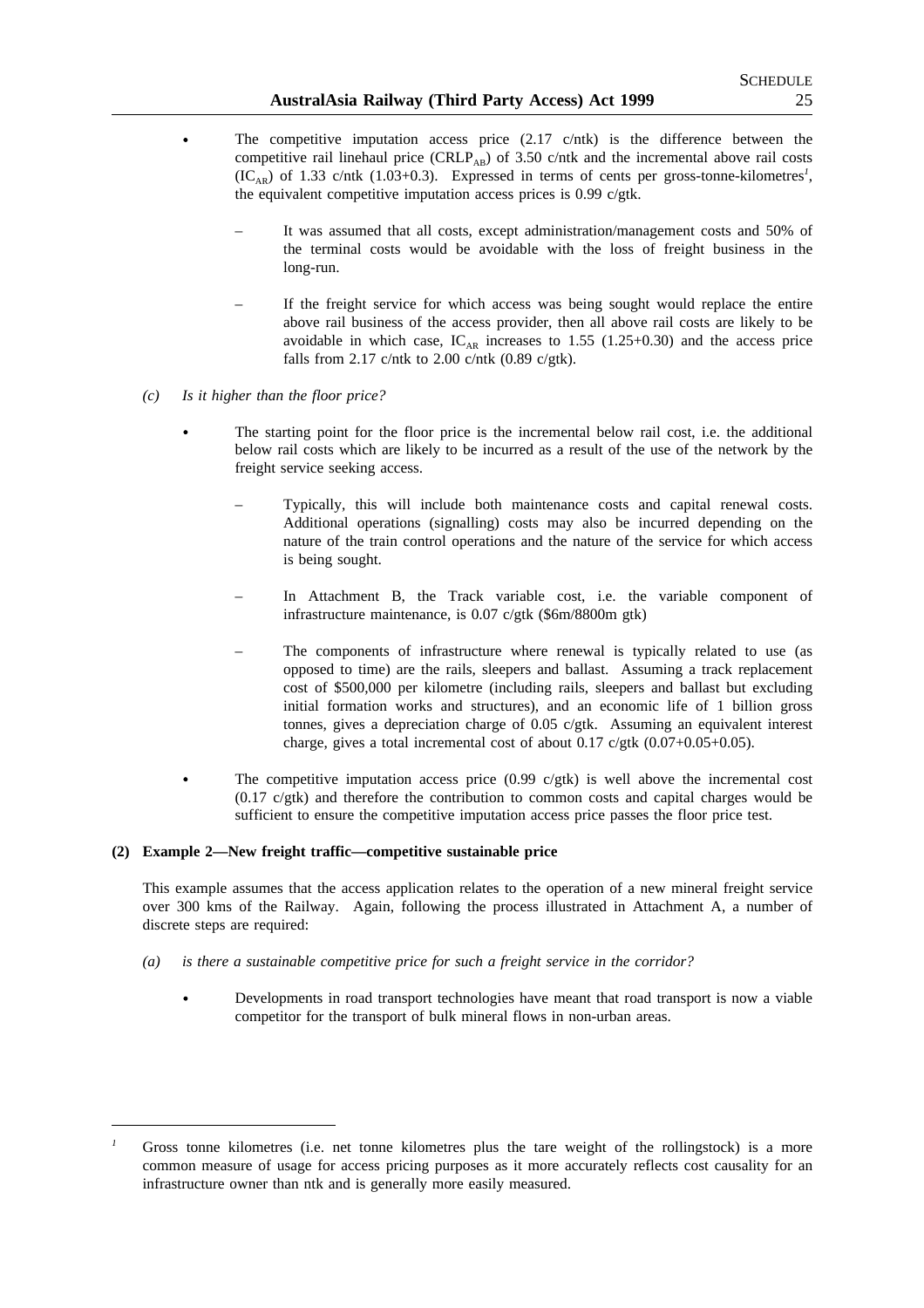- Various examples now exist in the Northern Territory and Queensland where large volumes of minerals traffic are hauled by road (several hundreds of thousands of tonnes over several hundred kilometres). These examples could provide anecdotal evidence of the observed alternative competitive prices.
- Where sufficient differences in the characteristics of the haul exist, cost modelling could be undertaken to develop alternative road costs for the freight service for which access has been sought.
	- ... The cost of any road upgrades required would need to be factored into the analysis.
	- The costs would include capital charges for the vehicles over their economic life (which may be the economic life of the mine rather than the engineering life of the vehicles).
- Assume for this example, that the competitive alternative price was determined to be 4.0 cents per net tonne kilometre.
- The replacement value of the 300kms of the railway being used by the new traffic might be \$200 million, which might correspond to a written-down value of \$160 million:
	- The interest charge after tax is \$29 million ( $@18\%$ ), which grosses up to say \$45 million (assuming an effective tax rate of 36%) before tax.
	- If the freight service of the access seeker was to generate up to 1 billion ntk per annum, then the capital charge is roughly equivalent to 4.5c/ntk, again more than the competitive road rate, even before allowing for other stand-alone cost items.
- *(b)* What is the competitive imputation access price  $(CRLP_{AB} IC_{AR})$ ?
	- Because it is a new traffic, CRLP<sub>AB</sub> will be determined with regard to the competitive alternative mode
		- Rail rates charged to existing customers might however assist the arbitrator in making judgements about adjustments for contract conditions, service quality factors etc.
	- Assume for this example that the CRLP<sub>AB</sub> was 4.0 c/ntk
	- The incremental above rail cost  $(IC_{AR})$  represents the additional costs which the integrated freight operator would incur if they provided the freight service
		- In this case,  $IC_{AR}$  would still be determined based on the integrated service provider's actual costs, but adjusted for the additional resources required to undertake the freight service.
		- The additional resources required (i.e. additional locomotives, wagons, train hours etc) are valued using a set of unit costs (developed from the railway's accounts). Attachment C provides example unit costs.
		- The derivation of  $IC_{AR}$  for the new traffic example is shown in Attachment D.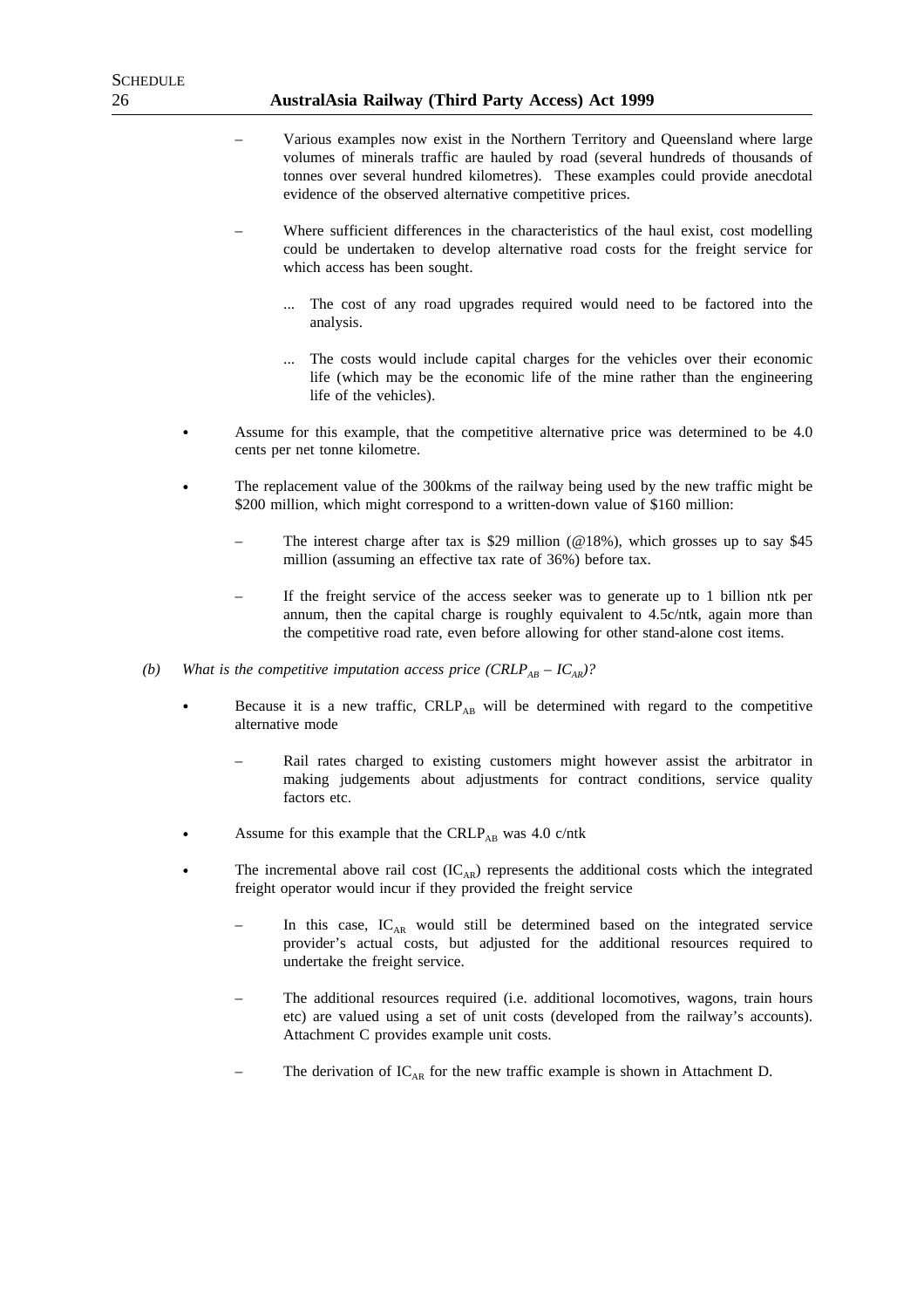- The competitive imputation access price  $(2.23 \text{ c/ntk})$  is the difference between the competitive rail linehaul price  $(CRLP_{AB})$  of 4.00 c/ntk and the incremental above rail costs  $(IC<sub>AR</sub>)$  of 1.77 c/ntk. Expressed in terms of cents per gross-tonne-kilometres the equivalent competitive imputation access price is 1.24c/gtk (2.23/1.80).
	- It was assumed that some additional terminal costs would be required ( $@$  \$0.50 per tonne) but no additional shunting or administration/overhead costs would be incurred.
- *(c) Is it higher than the floor price?*
	- Following the calculations from the previous example, an incremental below rail cost in the order of 0.17 c/gtk means that the contribution to common costs and capital charges would be sufficient to ensure the competitive imputation access price passes the floor price test.

## **(3) Example 3—New freight traffic—no competitive sustainable price**

This example similarly assumes that the access application relates to the operation of a new mineral freight service over 300 kms of the Railway. Again, following the process illustrated in Attachment A, a number of discrete steps are required:

- *(a) Is there a sustainable competitive price for such a freight service in the corridor?*
	- Assume for this example, that the competitive alternative price was determined to be 10.0 cents per net tonne kilometre which was considered to be above the stand-alone cost of the infrastructure which was required.
- *(b) What is the rail price cap?*
	- The below-rail costs of the relevant infrastructure are to include operations, maintenance and capital costs. Attachment E outlines the calculations to derive the average below rail cost
		- Total cost of the relevant infrastructure increases from \$54.4 million pa to \$55.7 million pa after introduction of the new traffic. The average cost reduces from 0.62 c/gtk to 0.55 c/gtk
		- The rail price cap, and hence the access price, is set at twice the average cost (i.e.  $0.55x2 =$ 1.10 c/gtk)
			- Adopting the incremental above rail cost assumptions from the previous example, this access price would be equivalent to 1.98 c/ntk ( $@$  1.80 ntk:gtk). With an above rail cost of 1.77 c/ntk, the rail price cap corresponds to a maximum freight rate of approximately 3.75 c/ntk.
- *(c) Is it higher than the floor price?*
	- Following the calculations from the previous example, an incremental below rail cost in the order of 0.17 c/gtk means that the contribution to common costs and capital charges would be sufficient to ensure the competitive imputation access price passes the floor price test.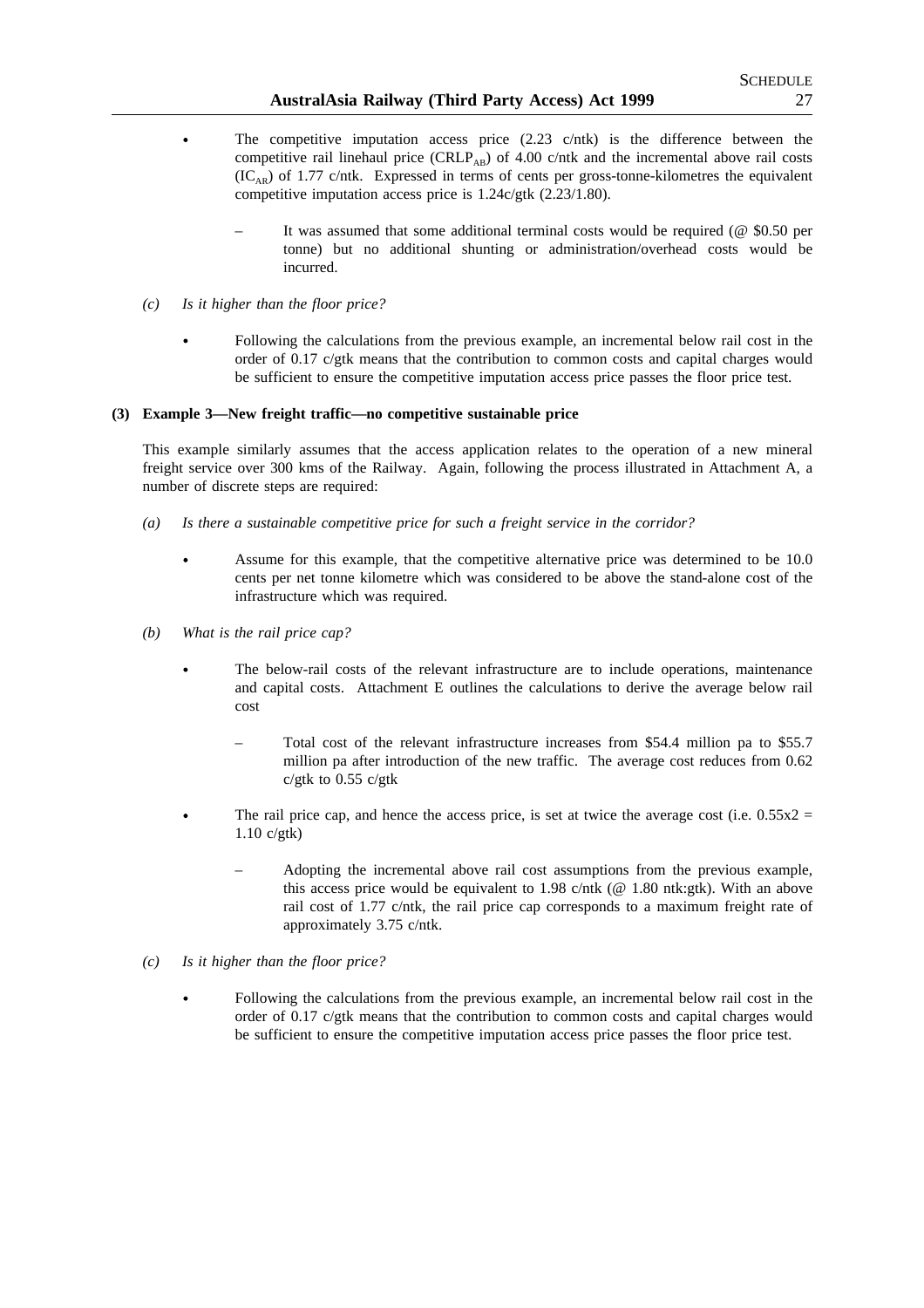**ATTACHMENT A. PROCESS FOR DETERMINING THE ARBITRATED ACCESS PRICE**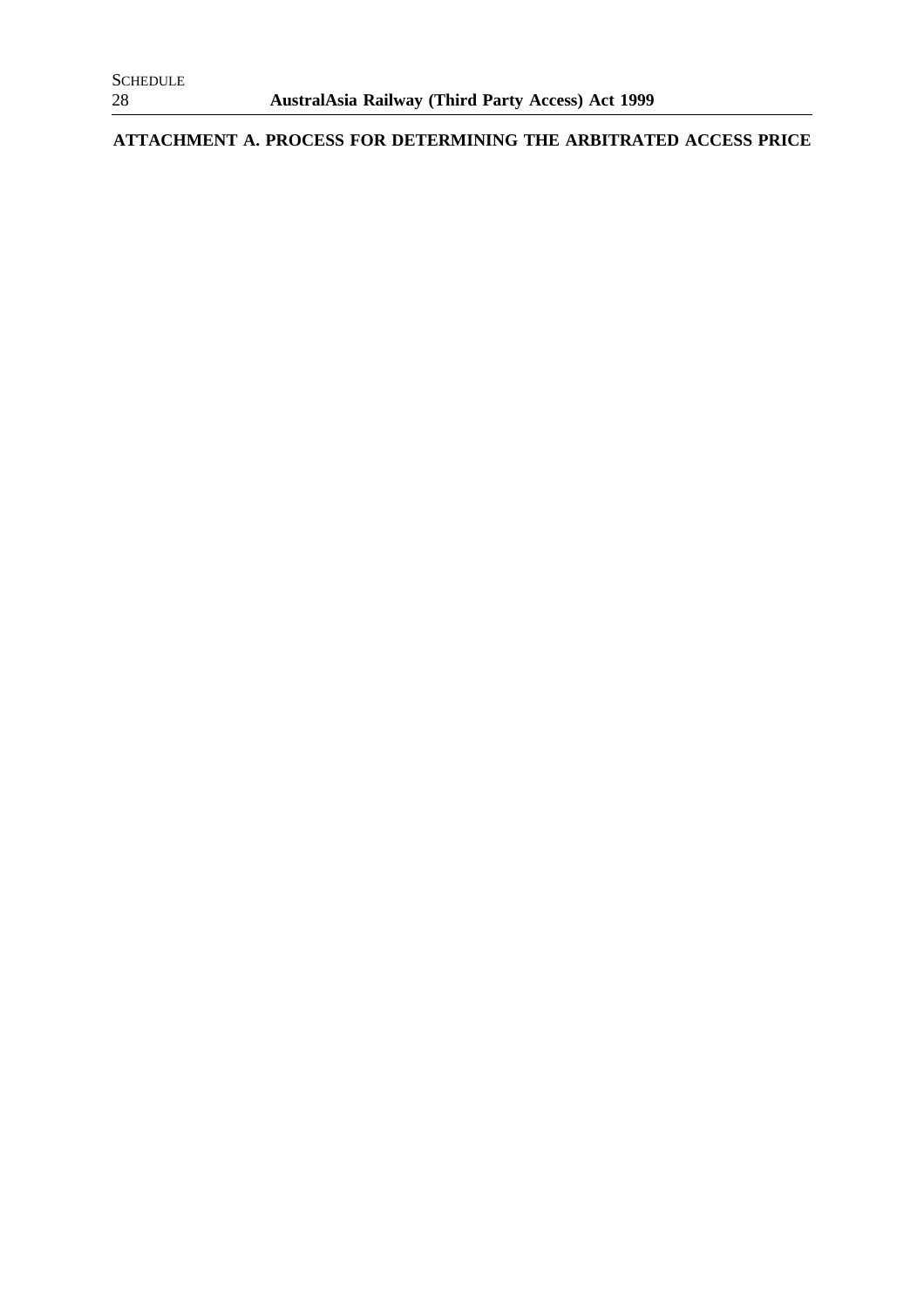## **ATTACHMENT B. RAILWAY OWNER'S COST STRUCTURE**

| <b>Existing fleet</b>                                                               |               |
|-------------------------------------------------------------------------------------|---------------|
| Locos                                                                               | 15            |
| Wagons                                                                              | 600           |
| Trains per week                                                                     | 10            |
| Above rail services                                                                 | $(\$000)$     |
| Train crew                                                                          | \$6,000,000   |
| Fuel                                                                                | \$16,000,000  |
| Loco maintenance                                                                    | \$8,000,000   |
| Wagon maintenance                                                                   | \$7,000,000   |
| Terminal and shunting operations                                                    | \$8,000,000   |
| Administration/management                                                           | \$5,000,000   |
| Total above rail services                                                           | \$50,000,000  |
| <b>Below rail services</b>                                                          |               |
| Track access charges (Tarcoola-Adelaide)                                            | \$6,000,000   |
| Train control (Darwin-Tarcoola)                                                     | \$1,000,000   |
| Track variable (Darwin-Tarcoola)                                                    | \$6,000,000   |
| Fixed infrastructure maintenance (Darwin-Tarcoola)                                  | \$14,000,000  |
| Administration, management                                                          | \$3,000,000   |
| Total below rail services                                                           | \$30,000,000  |
| <b>Total</b>                                                                        | \$80,000,000  |
| Net tonne kilometres                                                                | 4,000,000,000 |
| Gross tonne kilometres                                                              | 8,800,000,000 |
| Above Rail operating costs cents per NTK                                            | 1.25          |
| Incremental Above rail operating cost cents per ntk <sup>1</sup>                    | 1.03          |
| Total operating cost cents per NTK                                                  | 2.00          |
| Average Operating Revenue per NTK (CRLP <sub>AB</sub> )                             | 3.50          |
| <b>Total Operating Revenue</b>                                                      | 140,000,000   |
| Surplus to Common costs, Rstock capital and track <sup>2</sup>                      | 99,000,000    |
| Surplus to Common costs, Rstock capital and track c/ntk                             | 2.47          |
| Annual capital charge per locomotive                                                | \$266,667     |
| Annual capital charge per wagon                                                     |               |
|                                                                                     | \$13,333      |
| Annual capital charges for locomotives                                              | \$4,000,000   |
| Annual capital charges for wagons                                                   | \$8,000,000   |
| TOTAL Rollingstock capital charge                                                   | \$12,000,000  |
| <b>TOTAL Rollingstock capital charge</b><br>Incremental Above Rail Cost $(IC_{AR})$ | 0.30<br>1.33  |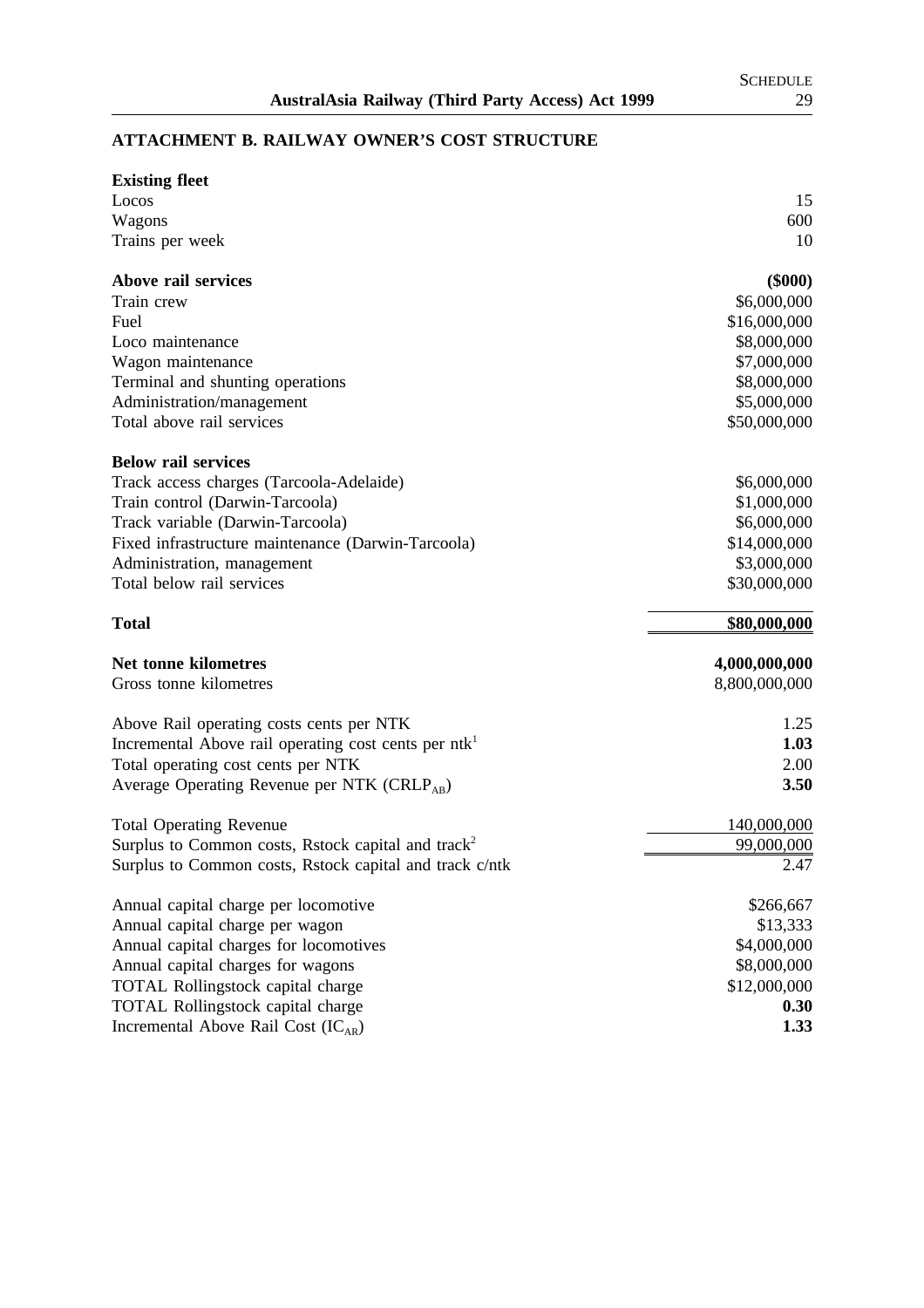| <b>Remaining Surplus to track</b>                                                                                             | \$87,000,000.00 |
|-------------------------------------------------------------------------------------------------------------------------------|-----------------|
| Equivalent access charge c/ntk (CIAP)                                                                                         | 2.17            |
| Approximate equivalent gtk charge $(\textcircled{a}2.2 \text{ ntk:}$ gtk)                                                     | 0.99            |
| Notes:                                                                                                                        |                 |
| 1 Tetal above not east $(\mathbb{C}F)_{\text{max}}$ and administration opening $(\mathbb{C}F_{\text{max}})$ and $\mathbb{C}D$ |                 |

- 1. Total above rail cost (\$50m) less admin/management (\$5m) and 50% terminal costs (\$4m) divided by ntk (4b)
- 2. Revenue (\$140m) less incremental above rail costs (\$41m)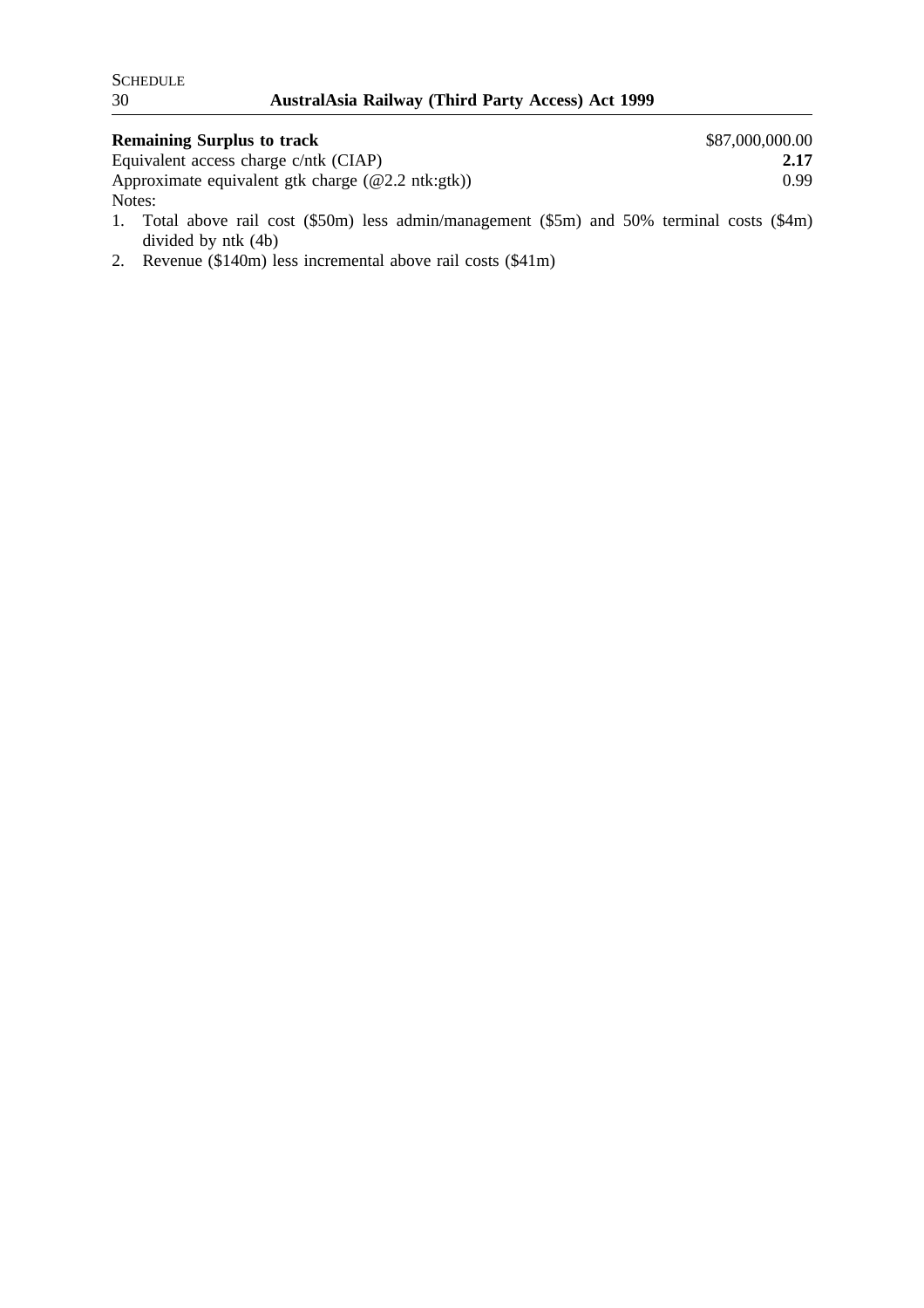## **ATTACHMENT C. RAILWAY OWNER'S UNIT RATES**

| <b>Cost Area</b>                 | <b>Cost Driver</b> | Unit rate |
|----------------------------------|--------------------|-----------|
| Train crew                       | train hour         | \$150.00  |
| Fuel                             | 000 GTK            | \$2.50    |
| Loco maintenance                 | loco kms           | \$1.50    |
| Wagon maintenance                | 000 wagon kms      | \$80.00   |
| Train control (Darwin-Tarcoola)  | route kms          | 300       |
| Track variable                   | 000 GTK            | \$0.50    |
| Fixed infrastructure maintenance | track kms          | \$5,000   |
| Administration, management       | % markup           | 8%        |
| <b>Terminal Ops</b>              | per tonne          | 4.00      |
| Shunting                         | per tonne          | 4.00      |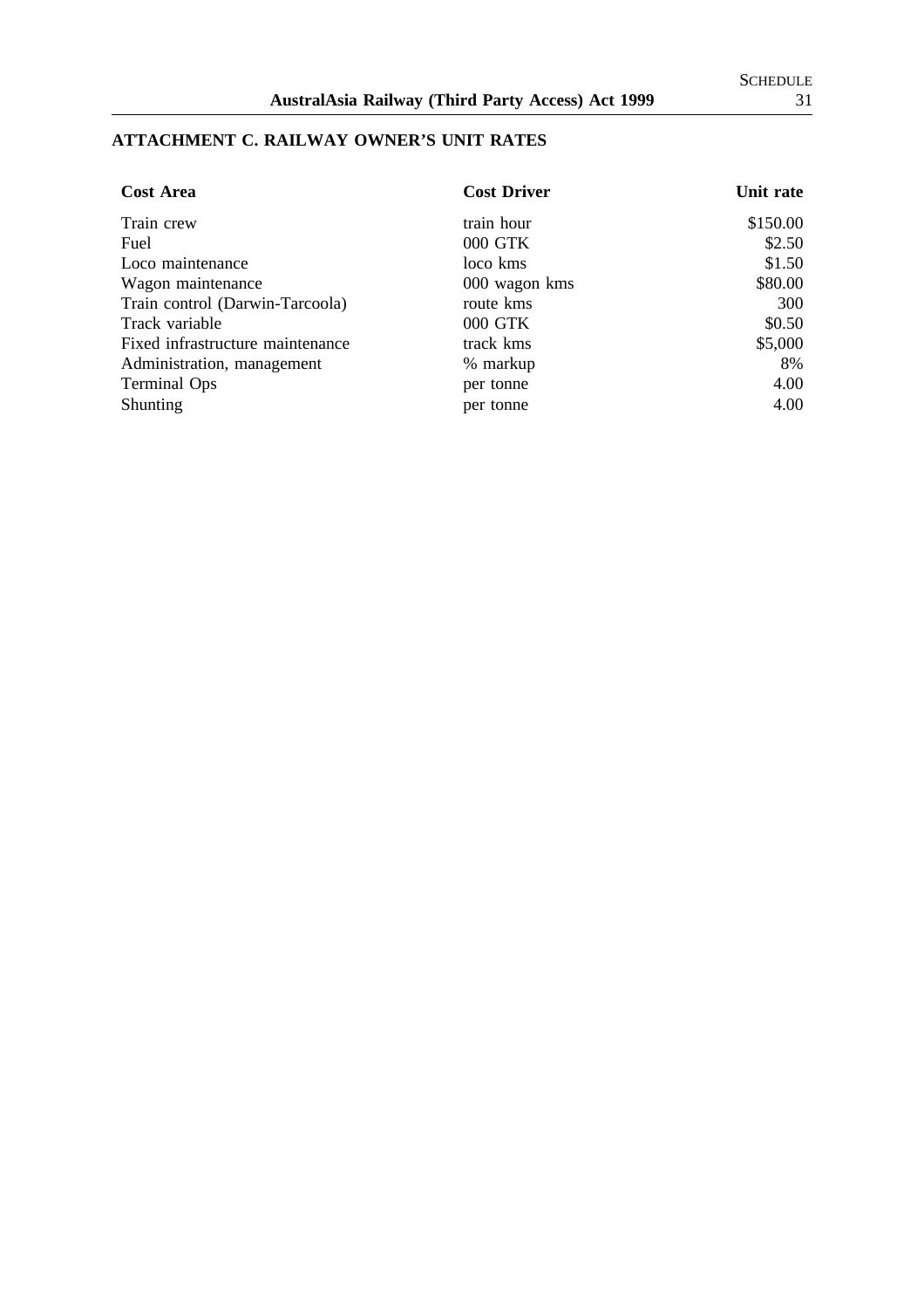# **ATTACHMENT D. NEW TRAFFIC EXAMPLE**

| <b>Operating assumptions</b> |
|------------------------------|
|                              |

| Tonnes p.a.                                         |               | 2,500.00         |                   |
|-----------------------------------------------------|---------------|------------------|-------------------|
| Average haul (kms)                                  |               | 300              |                   |
| <b>Ntk</b>                                          | 750,000,000   |                  |                   |
| Av Gross trailing load (per train)                  |               | 6,000            |                   |
| Train load (net tonnes)                             |               | 4,560            |                   |
| Number of trains p.a.                               |               | 548              |                   |
| Locomotives/train                                   |               | 3                |                   |
| Wagons per train                                    |               | 60               |                   |
| Round-trip cycle time (hrs)                         |               | 24               |                   |
| Cycles per week                                     |               | $\overline{7}$   |                   |
| Loco fleet requirement                              |               | 7                |                   |
| Wagon fleet requirement                             |               | 132              |                   |
| Train hours                                         |               | 13,158           |                   |
| GTK (000)                                           | 1,351,974     |                  |                   |
| Wagon kms (000)                                     |               | 19,737           |                   |
| Loco kms                                            |               | 986,842          |                   |
| Incremental above rail costs                        |               |                  |                   |
|                                                     | Cost driver   | Unit rate        | <b>Total cost</b> |
| Train crew                                          | train hour    | \$150.00         | 1,973,684         |
| Fuel                                                | 000 GTK       | \$2.50           | 3,379,934         |
| Loco maintenance                                    | loco kms      | \$1.50           | 1,480,263         |
| Wagon maintenance                                   | 000 wagon kms | \$80.00          | 1,578,947         |
| Administration, management                          | % markup      | 8.0%             | $\theta$          |
| <b>Terminal Ops</b>                                 | per tonne     | Est 0.5 \$/tonne | 1,250,000         |
| Shunting                                            | per tonne     |                  |                   |
| Incremental operating costs                         |               |                  | 9,662,829         |
| Incremental annual capital charges                  | locos         | \$266,667        | 1,866,667         |
|                                                     | wagons        | \$13,333         | 1,760,000         |
| Total incremental cost                              |               |                  | 13,289,496        |
| Incremental above rail cost c/ntk $(IC_{AR})$       |               |                  | 1.77              |
| Incremental above rail cost c/gtk $(@1.80$ ntk:gtk) |               |                  | 0.98              |